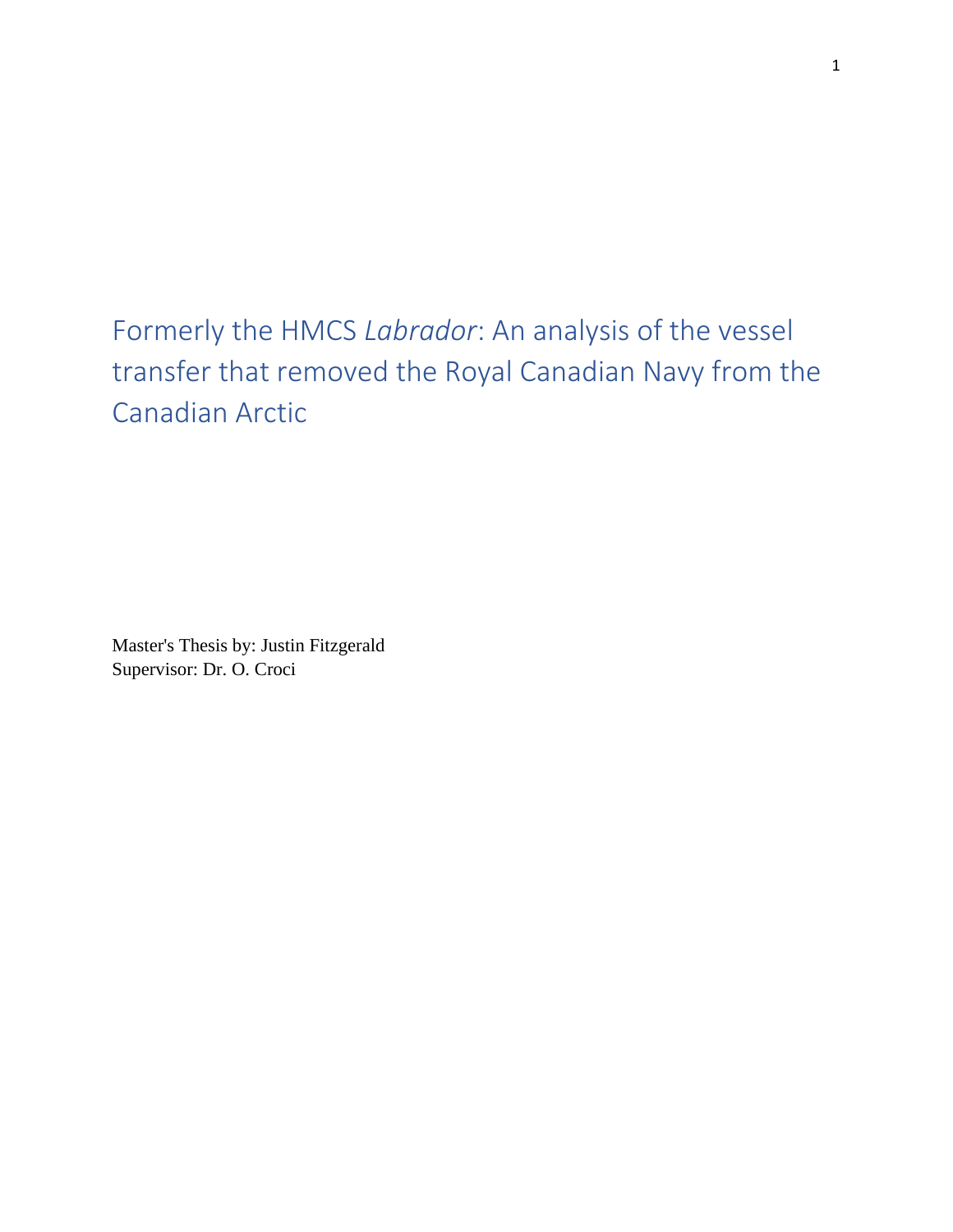#### ABSTRACT

This paper explores the question why the HMCS *Labrador*, an effective, valuable icebreaker and the first to be commissioned by the Royal Canadian Navy, was decommissioned in 1958 after less than four years of military service. The reasons for this are often described as "budgetary considerations"; However, it is conspicuous that the Navy would reverse its defence policy so radically and decommission its only vessel capable of arctic patrol and exploration, having so recently identified a weakness in Arctic capabilities. Foreign policy decision making theory is applied to investigate the personal backgrounds and structural constraints influencing those who participated in the decision-making process, and better understand their personal motives in an organizational context. This analysis reveals that based on Canadian defence commitments abroad and the budget cuts of a new Conservative government, the most likely future outcome of the HMCS *Labrador* was decommission. Yet, the findings speak to a pattern in Canadian post-war defence policy, where Canada's Navy struggled to articulate its role in the world other than through its responsibilities to NATO, and thereby more closely linking itself with the US.

#### INTRODUCTION

In October 1956 the Naval Staff of Canada submitted a formal recommendation to transfer the HMCS *Labrador*, a naval icebreaker, from the Royal Canadian Navy (RCN) to another government department (Leeming 1983: 21; Naval Board 512th meeting 1956) and on 22 November 1957 the service-battered warship<sup>1</sup> was decommissioned, or "paid off", in a ceremony held in Saint John, New Brunswick. While Canadian Navy vessels come and go as technology evolves and military commitments change, this warship is of particular interest. The *Labrador* was the first icebreaker commissioned by the Canadian Navy and beyond the valuable research and sea charting it made possible, the ship's activities in the Arctic region were also instrumental

 $1$  A "warship" is a ship belonging to the armed forces of a state and that is regularly operated by military staff. It is not necessarily a vessel which is built or used primarily to serve as an offensive tool of war (Darlington 2020)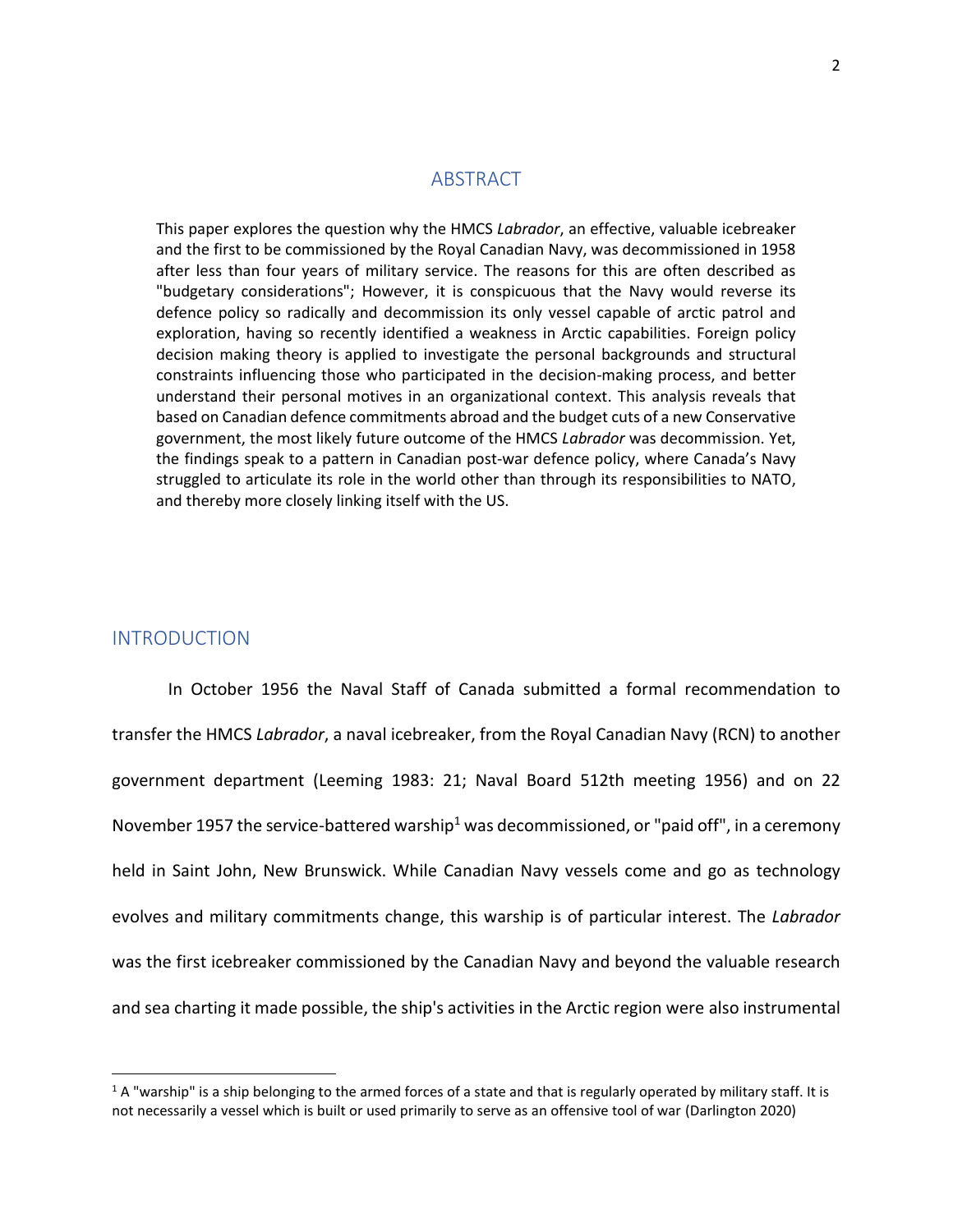in the supply of the Distant Early Warnings (DEW) Line sites along Canada's Arctic coast. Based on the footnotes of RCN history, it seems that the *Labrador* was transferred primarily due to financial considerations and the budget crunch forced upon the RCN during the late 1950s. However, little has been written about this decision and the implications that the RCN faced by sacrificing its only means of operating freely within the Canadian Arctic. Notably, the RCN only recently acquired its first naval icebreaker since 1958 when the HMCS *Harry DeWolf* was launched in October 2020 (Melanson 2020: para 1) and commissioned in June 2021 (Cooke 2021: para 1). This new icebreaker is the namesake of the military officer who ultimately approved the recommendation to decommission the *Labrador* – a clear nod to the last vessel to bear the Canadian Navy ensign in the North. Furthermore, the RCN has stated that "HMCS *Harry DeWolf* and its sister ships will be at the core of an enhanced Canadian Arctic presence over the coming years" (Melanson 2020: para 8). I believe that by exploring the competing priorities which led to the decommissioning of the HMCS *Labrador*, this study will contribute to a better understanding of why the RCN has returned to the Arctic now and perhaps even provide insights into future developments.

The purpose of this research is to investigate the decision-making process leading to the decommissioning of the HMCS *Labrador*. It will therefore focus on exploring the process surrounding the transfer of the *Labrador*, including an analysis of the people involved and the role they played in the decision-making process. What has been written thus far about the decision to transfer the *Labrador* from the Department of National Defence to the department of Transport is limited and concludes that the decision was the result of financial constraints (Leeming 1983: 21). However, this decision marked a significant change in Canadian Naval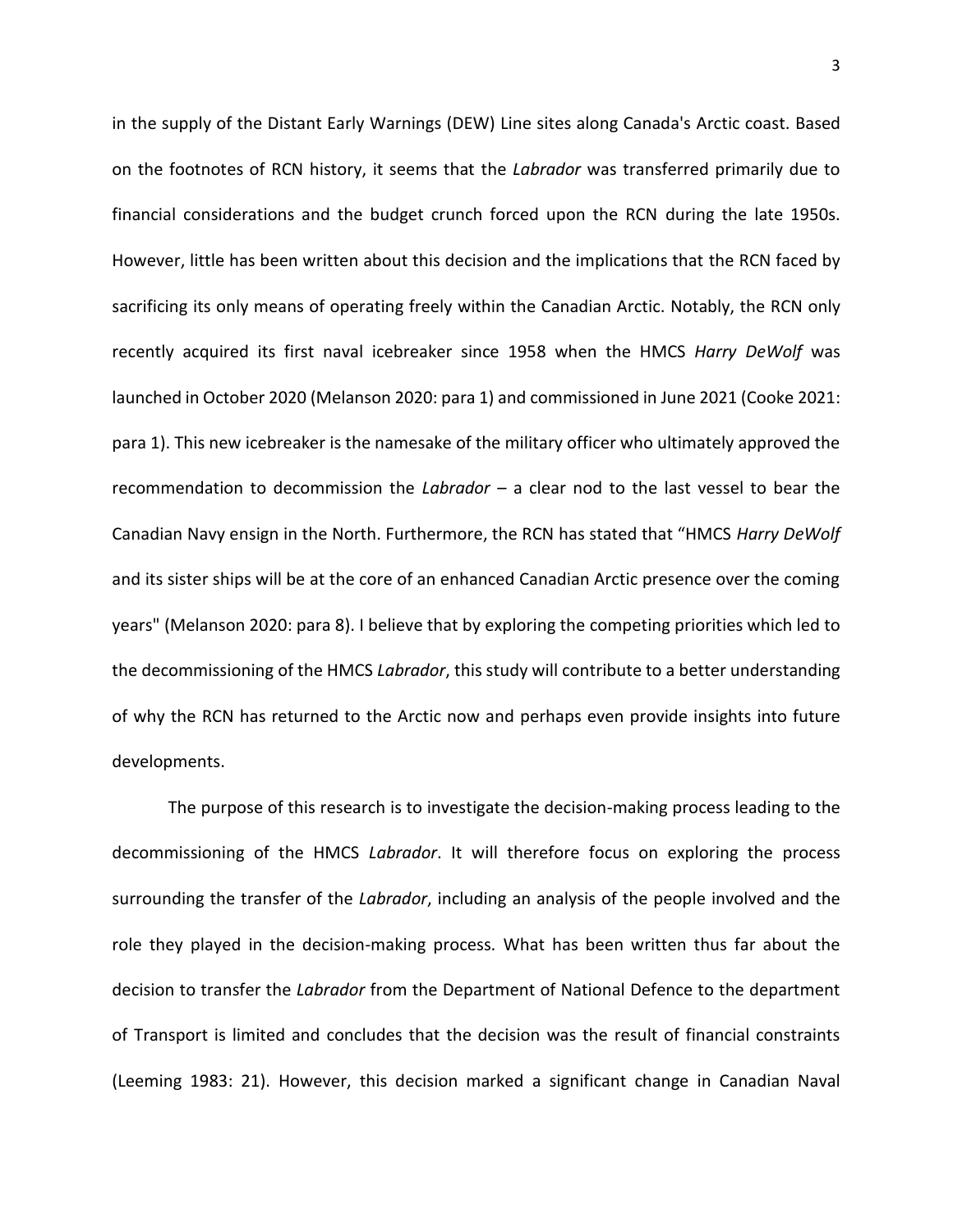Defence policy and beckons to be better understood. This study uses the Neo-classical Realist approach of Foreign Policy Analysis. It reconstructs the decision-making process by examining three levels of analysis: (1) the international system level, (2) the government or state level, and (3) the individual or psychological level (Morin and Paquin 2018: 42-44).

# LITERATURE REVIEW

The existing literature analysing the decommissioning of the HMCS *Labrador* is scant and sparse. This policy decision has not been given significant direct attention, even if many other military decisions from this period have been studied extensively. Some of the accounts mentioned in this section are helpful in establishing the history of the vessel, while others clarify the policy priorities of the Canadian Department of National Defence in the 1950s. A thorough analysis of how the decision to decommission the HMCS *Labrador* is however absent from the existing literature.

Pigott has provided a detailed account for the origins of the HMCS *Labrador*. He explains that in the post-war period the RCN was ill-equipped for Arctic operations. The RCN had just a few warships which were arcticized with an improved on-board heating system and upper-deck machinery, but in 1948 it became apparent that "without an icebreaker, a naval presence in the North was not sustainable" and therefore, the *Labrador* was laid down in November of 1949 (Pigott 2011: 207). All that Pigott states beyond this, though, is that the icebreaker was decommissioned in 1957 and transferred to the department of transport in 1958. Other relevant works document the crucial use of the *Labrador* during its time with the RCN (Morenus 1957: 42;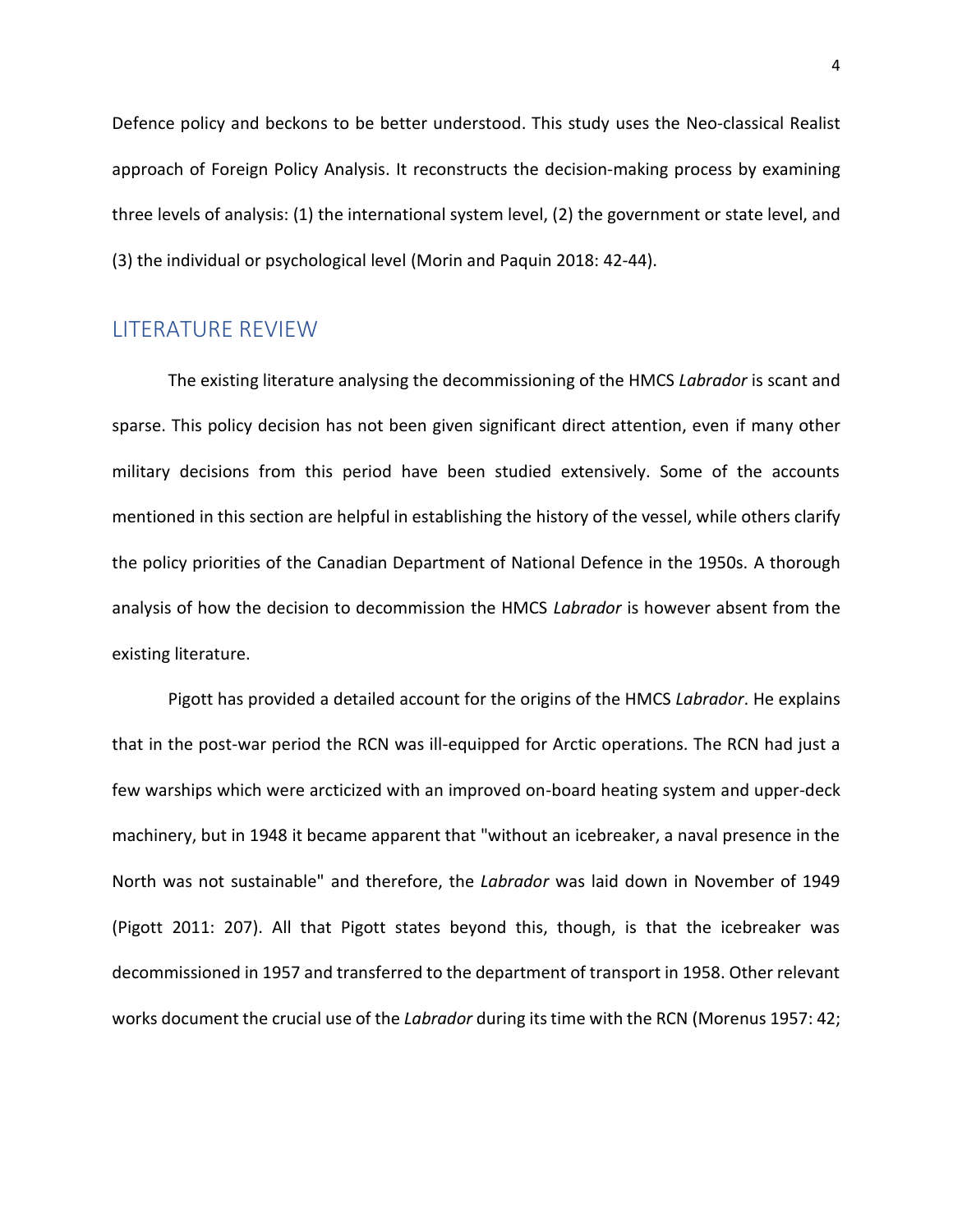Hobson 1986: 29-30), and the value of a naval presence in the Canadian Arctic as a deterrent measure against Soviet surveillance (Eayrs 1972: 338; Simpson 1998: 30; Milner 2010: 223).

Concerning the study of the Canadian naval administration, Lund's *Rise and Fall of the Canadian Navy* is a monumental collection of information dealing with the individual RCN decision-makers, the challenges they faced, and the ways in which they helped or hindered the successes of the RCN. The HMCS *Labrador*, however, is given just one mention on a single page – the fact that it was transferred to another government department (Lund 1999: 391). Leeming's discussion of the HMCS *Labrador* is somewhat more in-depth. He notes that a request was made to the Naval Board to transfer the vessel in October 1956, but that the Naval Board declined the recommendation. The transfer was not finally approved until the new Minister of National Defence, George Pearkes, enforced new financial pressures on the RCN and the Chair of the Naval Board, Vice-Admiral Harry DeWolf (Leeming 1983: 21).

This study begins with an explanation of my methods of research and analysis. Then, it provides a summary of the background context in which the vessel was laid down and, shortly after, decommissioned. The policy analysis is divided into three sections: the event that triggered the decision-making process, the policy options considered, and then a detailed account of how the actors involved came to the decision to decommission the naval icebreaker. This decision, the study argues, was based on the constraints under which the actors were operating. The study concludes with a summary of the main findings.

## RESEARCH METHOD: A CASE STUDY IN FOREIGN POLICY ANALYSIS

This research project was designed as a case study. The purpose of the case study is to "tackle subjects about which little was previously known or about which existing knowledge is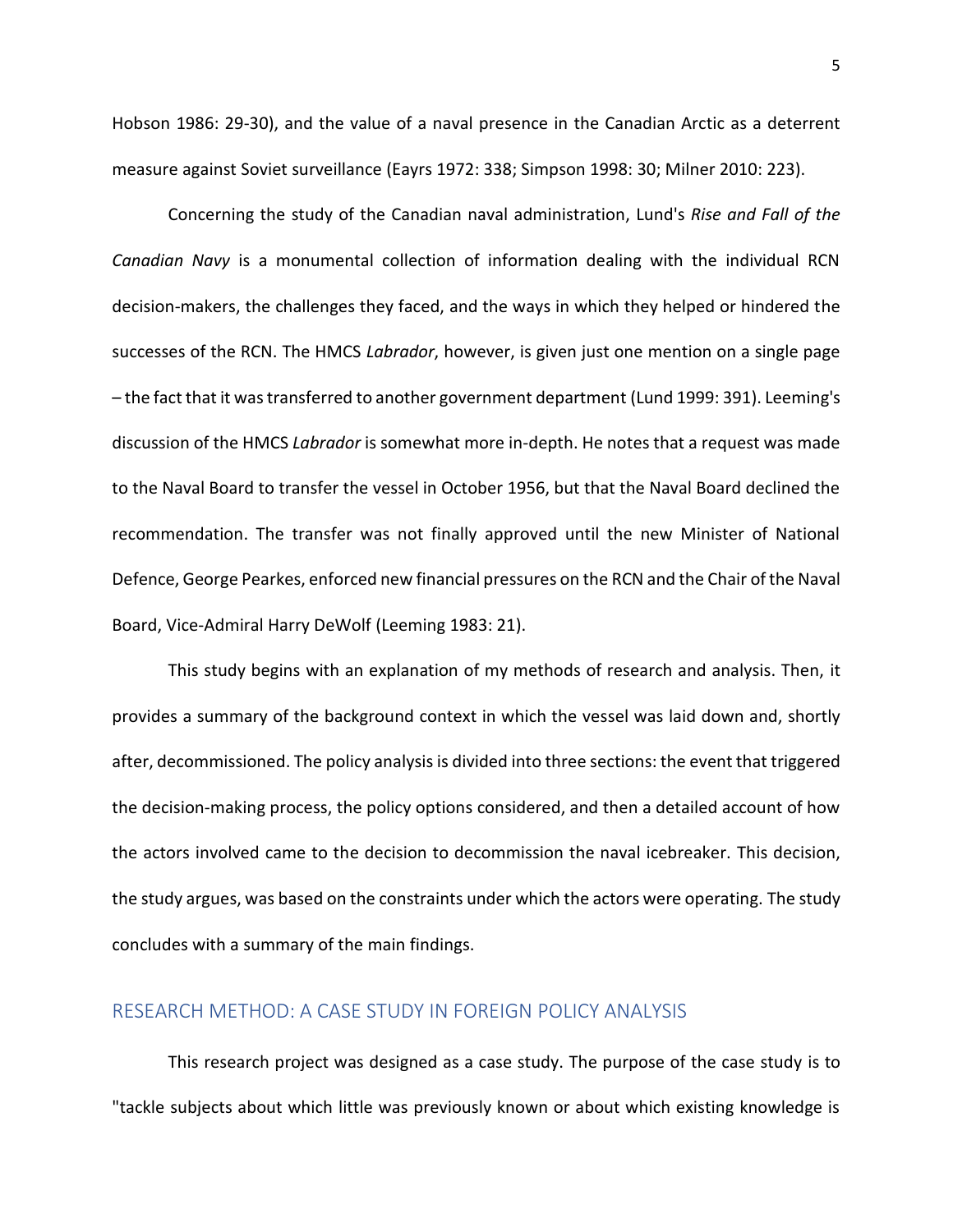fundamentally flawed" (Gerring, 2007: 79). As the literature review demonstrated, the existing knowledge about the decommissioning of the HMCS *Labrador* is the simple fact that the decision was primarily an economic one, suggesting that any state or individual actor would have come to same final decision under the same circumstances. The study analyses this decision in order to evaluate the options available to the decision-makers involved and the constraints under which they made their decision. Some of the questions asked are: was there conflict within the federal government administration over this issue? Were there aspirations that another icebreaker would be commissioned under Canadian Naval command in the future? Did the election of a new, Conservative government play a causal role in this event? This case study will be guided primarily by the works of Pierson (2004), Gerring (2007), and Allison (1969). Each of these political scientists have something powerful to contribute to the case study in the context of policy analysis.

The case study method allows researchers to focus on a single case and allows them to tackle the same question from several perspectives and apply different theoretical approaches and tool kits. It aims to identify and explain the causal pathway between X and Y, by taking several causal mechanisms into account. In other words, the case study method attempts to identify and explain the possible causal pathways between each of X1, X2, X3 and Y. The case study is also more historical than its quantitative counterparts, as the researcher attempts to "reconstruct the world as it was seen through the eyes of past actors" (Oren 2015: 312). Therefore, the controlled comparison is made between points in time: the analysis begins at the trigger for the decisionmaking process and ends at the time the decision is made. Using the Neo-Classical Realist approach, this study explores variables at three different levels of analysis: the systemic, the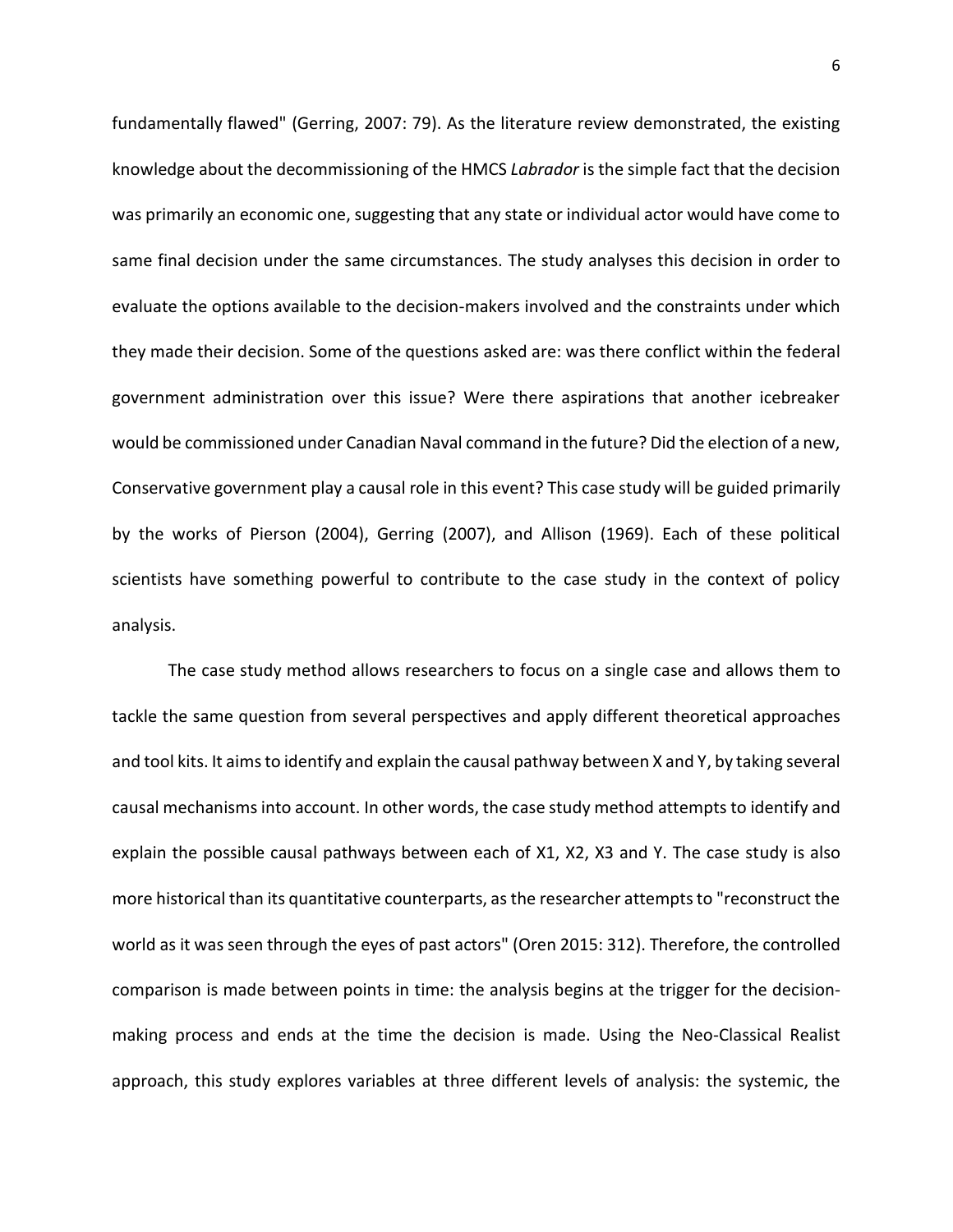state, and the individual. At each level of analysis, there are important factors, which serve as constraints in the decision-making process. This theoretical approach is beneficial to the case study method, as the research is provided with a loose, structural model through which a rich, comprehensive review of a policy decision can be conducted.

To put this in the context of the decision surrounding the HMCS *Labrador*, this study develops on three levels of analysis. At the systemic level, it considers Canada's foreign relations focusing on perceived threats and alliance commitments. During the 1950s, the world was coming to terms with the transition from a multi-polar system, where multiple states try to maintain a balance of power, to a bi-polar system in which two states truly hold power and compete for the top spot. This is undeniably an oversimplification, but it illustrates the international struggle of the Cold War and the tendency for each, less-powerful state to bandwagon with one superpower or its opponent.

At the state-level of analysis the dynamics of the decision-making process is analysed. Here the study borrows from such political science toolkits as Historical Institutionalism, developed by Hall and Taylor (1996), and the Organizational Model, developed by Graham Allison (1969). Institutions are decision-making units which are designed to solve problems. The three key institutions included as a part of this policy analysis are (1) the elected political party and cabinet, (2) the RCN Naval Staff, and (3) the Naval Board. Each of these units of policymaking existed within a historical context of institutional norms and developed standard operating procedures (SOPs) vis-à-vis years of policy hurdles and successes. Understanding how these institutions collect information, frame problems, and prioritize their unit goals is crucial to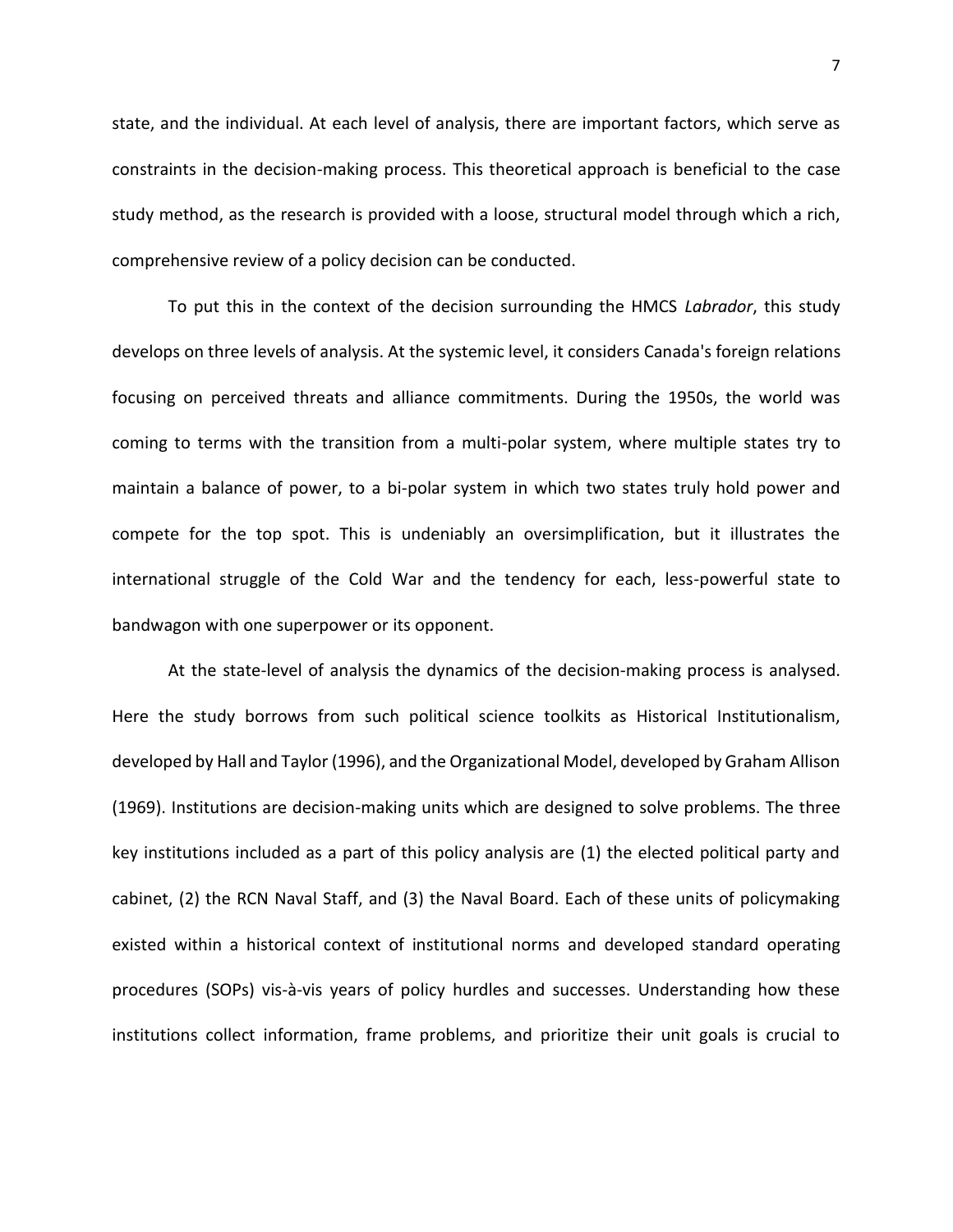understanding why the HMCS *Labrador*, notwithstanding its 'accomplishments,' came to be regarded as a disposable asset by the RCN.

Finally, at the individual level of analysis this study focuses on the individuals who were directly involved in the decision-making process that led to the decommissioning of the HMCS *Labrador* and how they were constrained by factors at the two higher levels of analysis. These individuals had to collect and interpret information in order to bargain with one another and come to a final decision. Independent variables at this level include policy-expertise, experience, partisanship, and cognitive complexity. The key players analysed for the purpose of this policy decision are Prime Minister John Diefenbaker, Defence Minister George Pearkes, Chief of Naval Staff Vice Admiral (VAdmr) Harry DeWolf, and Director of Naval Plans and Operations Captain William Landymore.

This study deals with the period between two temporal benchmarks: the initial request from the Naval Staff in October 1956 to transfer the HMCS *Labrador* and the final decision to decommission the vessel in August 1957. The study first examines the trigger that initiated the decision-making process and then focuses on the following questions: who identified the ongoing operations of the HMCS *Labrador* to be an issue? How did decision-makers frame the issue they faced? How did the final decision differ from the initial request, and why did those changes occur? The hypothesis of this study is that a deeper analysis of the individuals involved will reveal that certain veto players within the RCN strongly resisted the decision to decommission the HMCS *Labrador* but that public pressure on Prime Minister Diefenbaker to fulfill campaign promises and reduce military spending forced the RCN to find a creative alternative between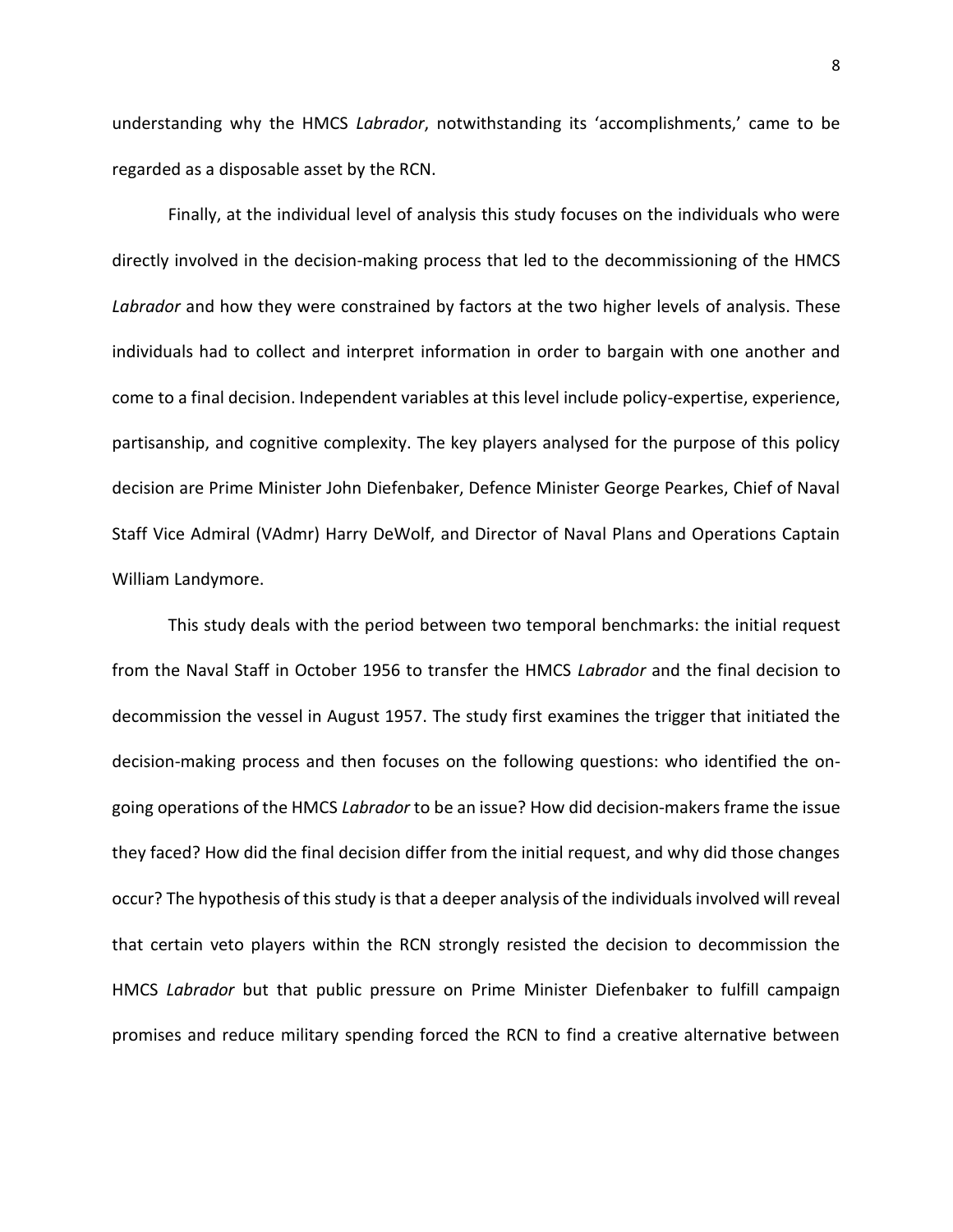keeping the vessel and losing it forever. Therefore, the dependent variable of this case study is the final decision of the RCN regarding the HMCS *Labrador*.

The study identifies the causal factors at play and analyses which causal mechanisms played the strongest role in influencing the policy alternatives being considered. These independent variables are situated at the three levels of analysis. At the systemic level, the independent variables were the type of international system and Canada's relative power position in it (a middle-power allied with one of the poles, the United States). At the state level, the independent variables were Canada's military budget and capabilities, the nature of Canada's decision-making bodies and institutions, the role of interest groups and the public, and the mobility of the RCN. It is important to note that these variables identified at the top two levels of analysis are not objective data. Indeed, they are best understood as perceptions of the decision makers. This means that the study needs to reconstruct how the decision makers perceived those variables, as it is their individual perceptions that have value in this analysis. At the individual level of analysis, the study explores how state decision-makers were constrained by the factors at the two higher levels and how they collected and interpreted information in order to bargain with one another to come to a final decision. Independent variables at this level included policyexpertise, experience, partisanship, and cognitive complexity.

## THE CONSTRUCTION OF A HEAVY ICEBREAKER

The commissioning and subsequent decommissioning of the *Labrador* occurred during a period of rising global tensions. The USSR and the US were engaged in an arms race that had been ongoing since the end of the Second World War – a race that threatened to end in a nuclear confrontation. The only true deterrent to a nuclear strike against North America was to amass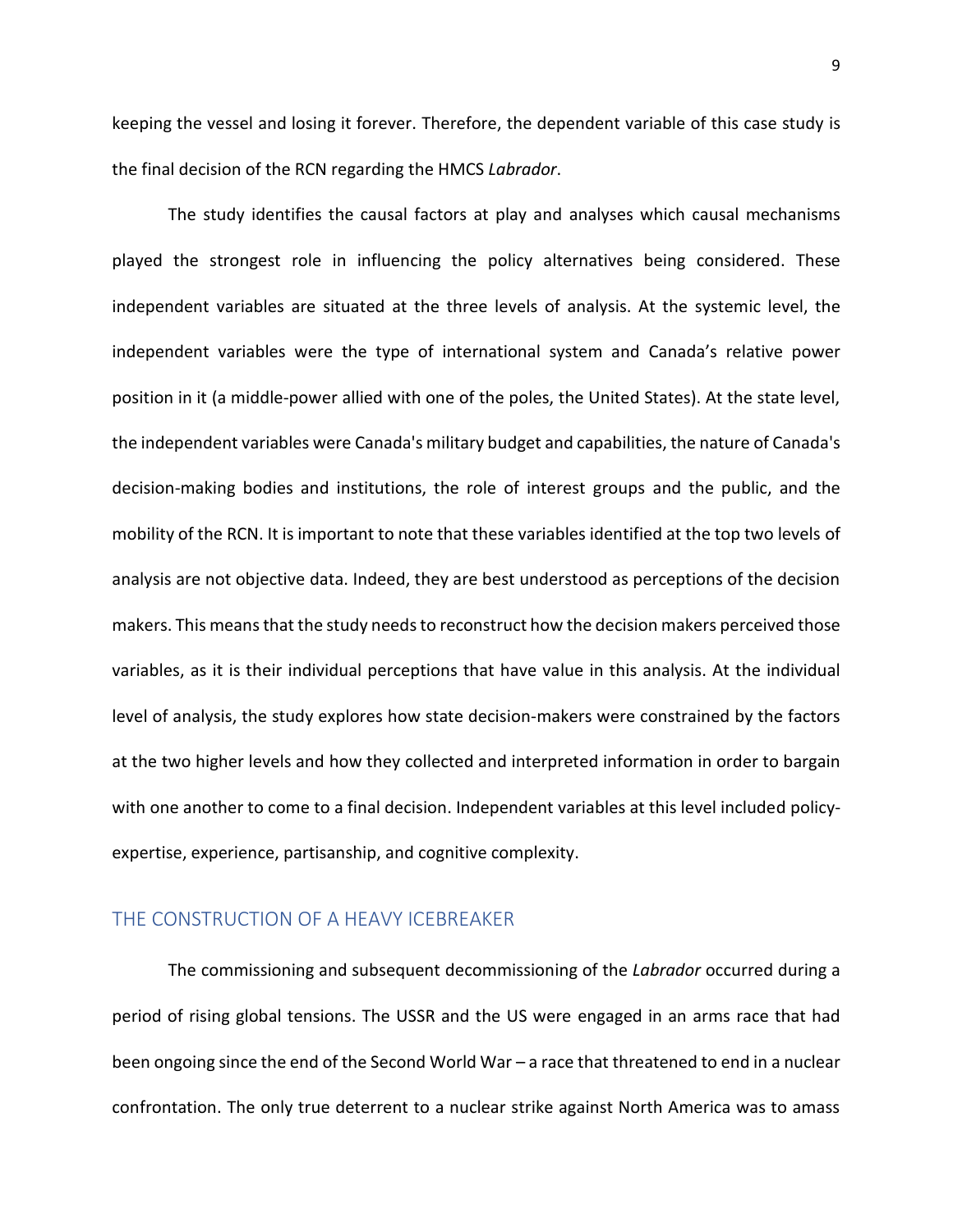such a vast nuclear arsenal that mutual destruction would be the inevitable consequence of a strike. Although this global posture of deterrence prevented a direct armed conflict between the USSR and the US, both countries prepared for the worst by investing in new technology, foreign alliances, and military expansion.

In April 1949, the North Atlantic Treaty Organization (NATO) was ratified and every nation that had signed the Treaty, Canada included, walked away with new commitments and responsibilities. In accordance with NATO, Canada's foreign policy goals during this period were focused on supporting the Western defence posture of deterrence and unity against a common enemy, the other side of the Iron Curtain. Furthermore, both NATO and the Canadian Federal Government's 1949 "White Paper" committed the Navy to protecting coastal areas, including the Arctic (Pigott 2011: 207). This presented a challenge to the RCN: how could a Navy without an icebreaker of its own patrol and defend Canada's Northern coastline? A lesson had also been learned by an Arctic search and rescue crisis in September 1948. Following the conclusion of a publicized, "show the flag" cruise of two RCN destroyers from Halifax to Churchill, several delegates took off in a US Beechcraft and crashed into Arctic territory which could not be accessed by the RCN ships. If not for a massive contribution for the Royal Canadian Air Force, they may have never been found. The RCN realized from this event that "without an icebreaker, a naval presence in the North was not sustainable" (Pigott 2011: 206). Thus, in 1948, Defence Minister Brooke Claxton announced the construction of a heavy icebreaker, which would become the HMCS *Labrador* (Hobson 1986: 16).

The Royal Canadian Navy had earned the reputation during the Second World War of having an expertise for planning and executing anti-submarine warfare (ASW). By the end of the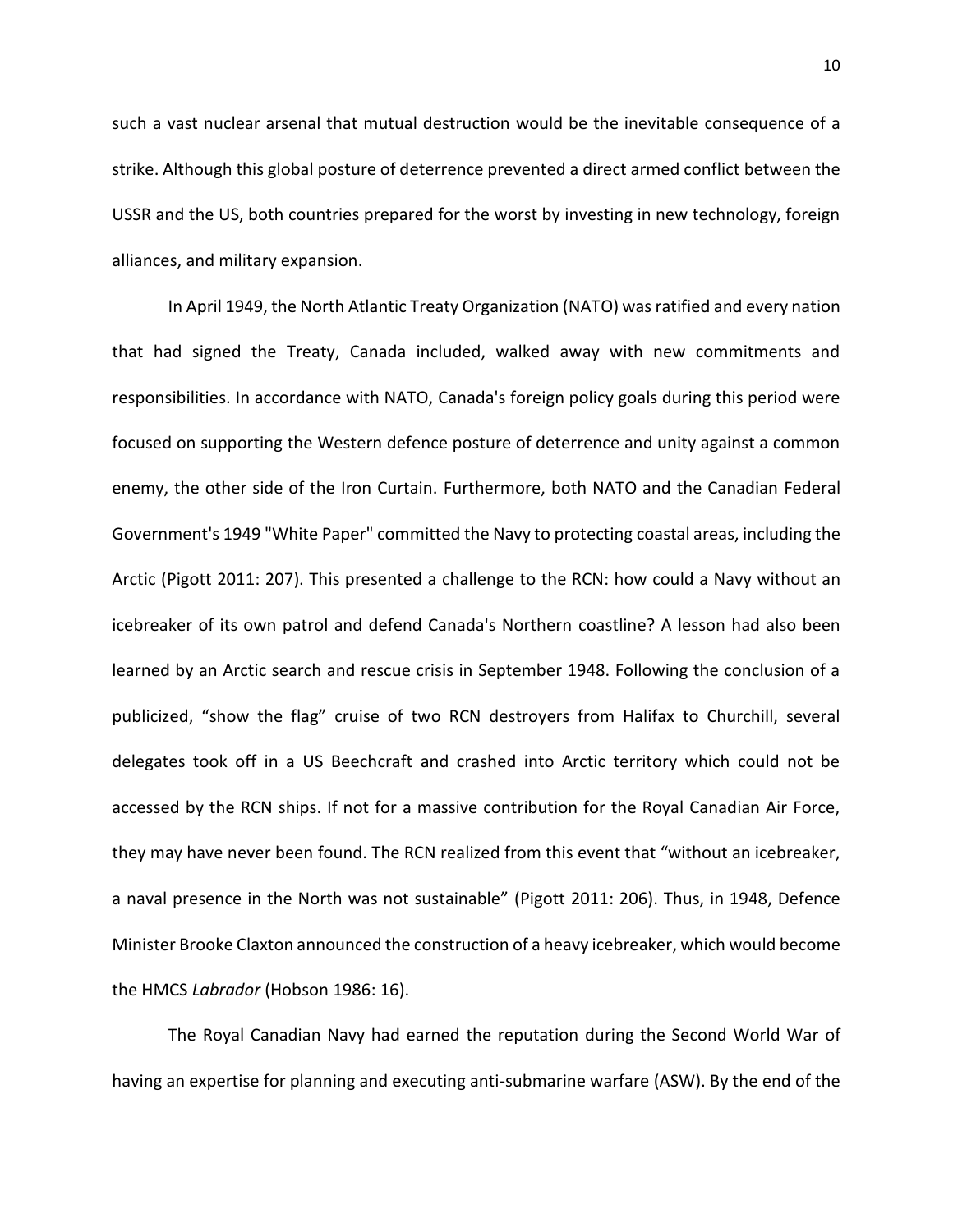war, Canada's navy was the third largest in the world (Milner 2012: 177) and the RCN had demonstrated the ability to command its own fleet abroad with remarkable efficiency. Up until the 1950s Canadian Naval policy was traditionally aligned with that of the British Royal Navy (RN) from which it received both equipment and instructions. However, post-war Canada was drifting away from its "Royal" ties and was gradually forming a foreign policy which was more closely aligned with that of the US rather than the UK (Lund 1999: 136). Defence Minister Claxton stated in 1950 that "[Canada's] role in NATO [was] clearly defined as anti-submarine warfare along the coasts of both sides of the Atlantic." The RCN had clearly found its niche as an expert in antisubmarine warfare, a niche it hoped to exploit in participating in NATO and protecting the North American coasts. In establishing a deterrent to foreign threats, Canada and the US shared a mutual interest in cooperating militarily. The greatest physical indication of this union of defence was the creation of the Distant Early Warning Line.

One primary concern for the US was the northern coastline in the Canadian Arctic that was not secured to the same extent as its east and west coasts. It was the longest undefended coast in the world. Should a Soviet assault have come across the Arctic Circle and through the Canadian Arctic Archipelago, the US had no means of responding quickly in self-defence. Thus, talks began between Canada and the USA to construct a set of radar stations along the Arctic coast that would detect a northern threat to North America. The Distant Early Warning Line (DEW Line) is often called the greatest construction project of the twentieth century. Dozens of radar stations were established roughly along the 69<sup>th</sup> parallel, in one of the most inhospitable locations on the planet, in a time span of just under three years. It was a joint operation between the Canadian and US governments and a massive undertaking for the air and naval forces of both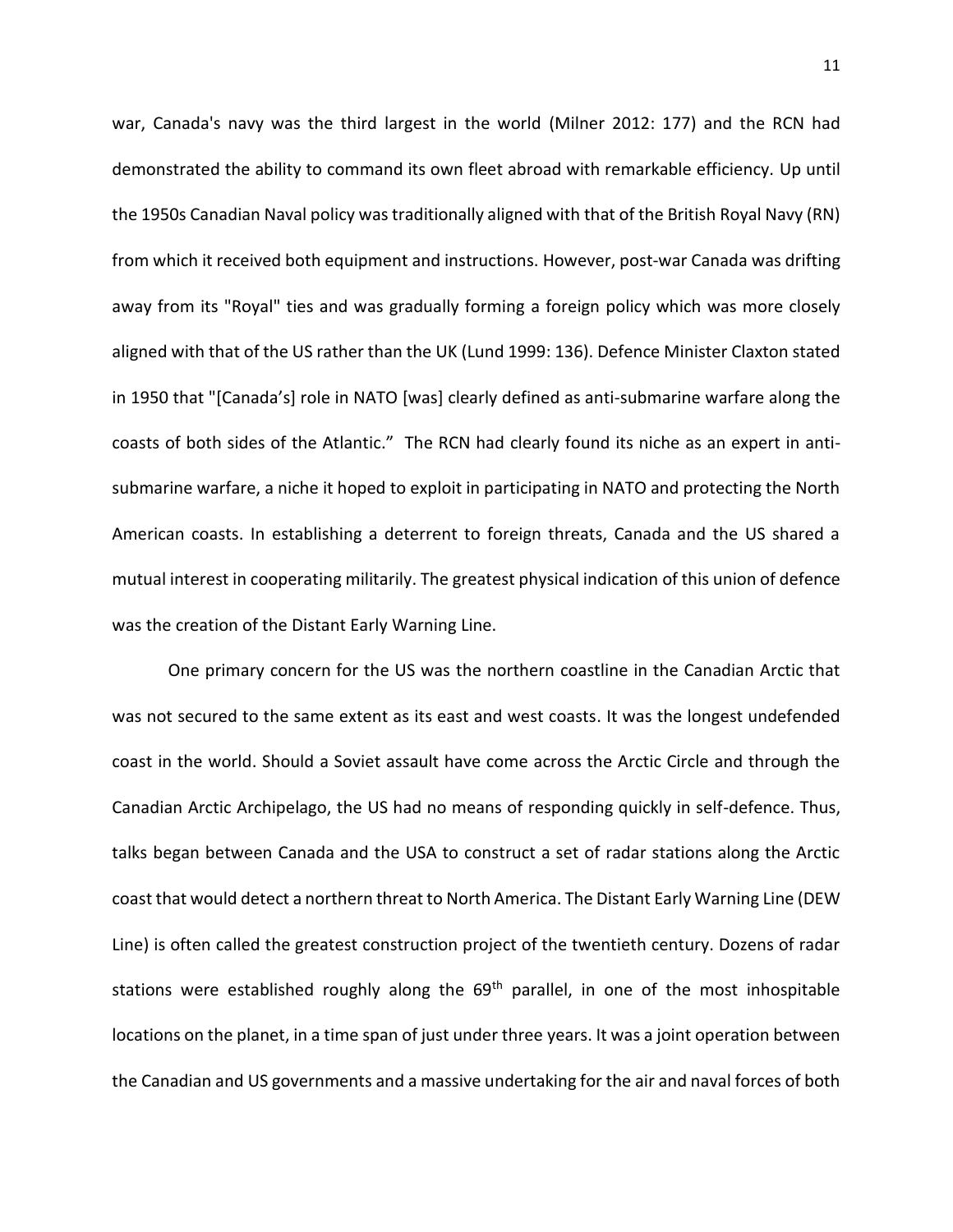states (Pigott 2011: 216). The project was completed and became operational by July 1957. Upon completion, maintenance costs and day-to-day operations were passed primarily to Canada and the Royal Canadian Air Force in particular.

The HMCS *Labrador* was an essential instrument to the success of the DEW line construction. The ship was first launched in 1951 and was commissioned in 1954 to the RCN.<sup>2</sup> The warship was the first Canadian military icebreaker and it was central to the successful transit of Canadian and US vessels through the Northwest Passage, contributing also to the detailed charting and geo-surveying of the Canadian Arctic. Shortly after the completion of the DEW line in 1957, though, the *Labrador* was unexpectedly decommissioned from the RCN and transferred to the Department of Transport.

## THE TRIGGER

In the post-war years, the RCN was struggling to redefine its systemic role while building on what infrastructure was already well-established. In June 1948, Defence Minister Brooke Claxton argued in Parliament that the role of the RCN "would largely consist of guarding the lines of communications, as the Royal Canadian Navy [had done] so well during the last war." Yet on the same day, he announced that Canada would purchase a heavy icebreaker (Hobson 1986: 16). Clearly, there were signs before the HMCS *Labrador* was even laid down that the RCN faced the risk of stretching itself too thin. The DEW line had been an expensive mega project completed in one of the most unforgiving climates on the planet. Domestically it was a hard pill to swallow and as one Senator expressed in the Senate on 1 February 1956: "Personally, I doubt whether the

<sup>2</sup> From Canada.ca (2018) *HMCS Labrador*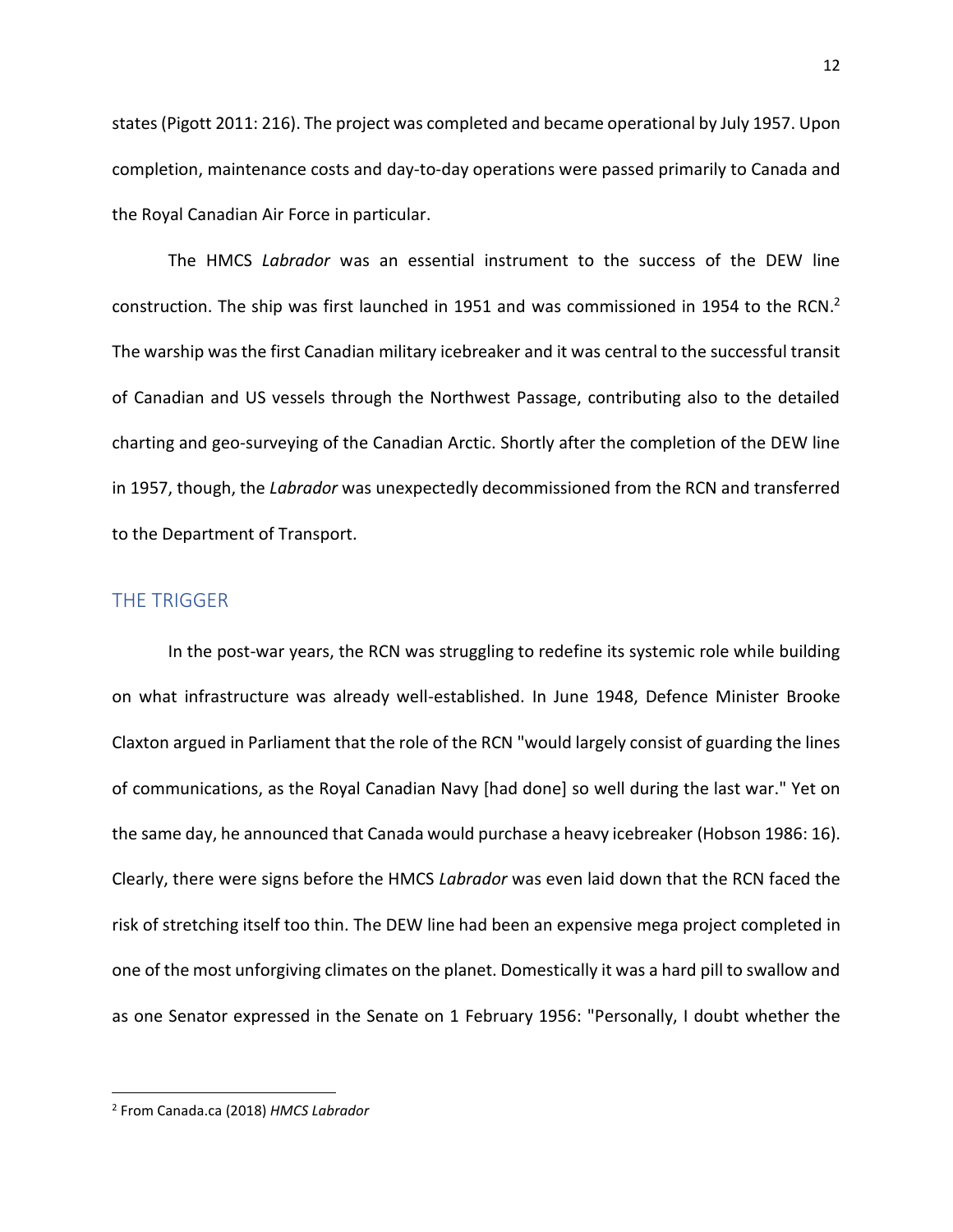country is getting value for the enormous sums of money which have been spent on [the DEW Line]" (Debates, Senate,  $22^{nd}$  Parliament 1956-1957). Claxton also thought that the DEW Line was not worth the cost and manpower, believing that a single aircraft alert could mobilize all of North America (Eayrs 1972: 45). Despite criticism, though, Canadian Prime Minister Louis St. Laurent held fast on commitments to complete the Mid-Canada Line and to continue sea supply operations to Arctic DEW Line sites.

Based on the minutes of the meeting of the Naval Board, dated 14 November 1956, (Naval-Board 512th Meeting 1956), a formal request to "dispose" of the HMCS *Labrador* had been submitted by the Naval Staff and the Director of Naval Personnel and Operations (DNPO), Captain William Landymore in October 1956. The DEW Line project had required a massive contribution from the Royal Canadian Air Force and by 1957 air bases were well established along the line of Arctic radar stations. The Naval Staff argued that the future movements of staff and equipment might therefore be managed by Canadian aircraft rather than warships. There were even hopes that a railway would continue deep into the Arctic and, therefore, support the continued supply to DEW Line sites.<sup>3</sup> According to the Naval Staff, the costly maintenance of the service-battered<sup>4</sup> warship and icebreaker ought no longer to burden the RCN. It could be better managed by someone else.

<sup>&</sup>lt;sup>3</sup> From Canada, Department of Northern Affairs and Natural Resources (1959), page 34: "Railways will come in time, and when they do, the North will boom. (Big changes are expected in the next five or 10 years."

<sup>4</sup> According to accounts from Morenus (1957: 123), the HMCS *Labrador* performed unparalleled service in clearing channels and opening lanes through the arctic ice, and was "dented, dulled, but undaunted".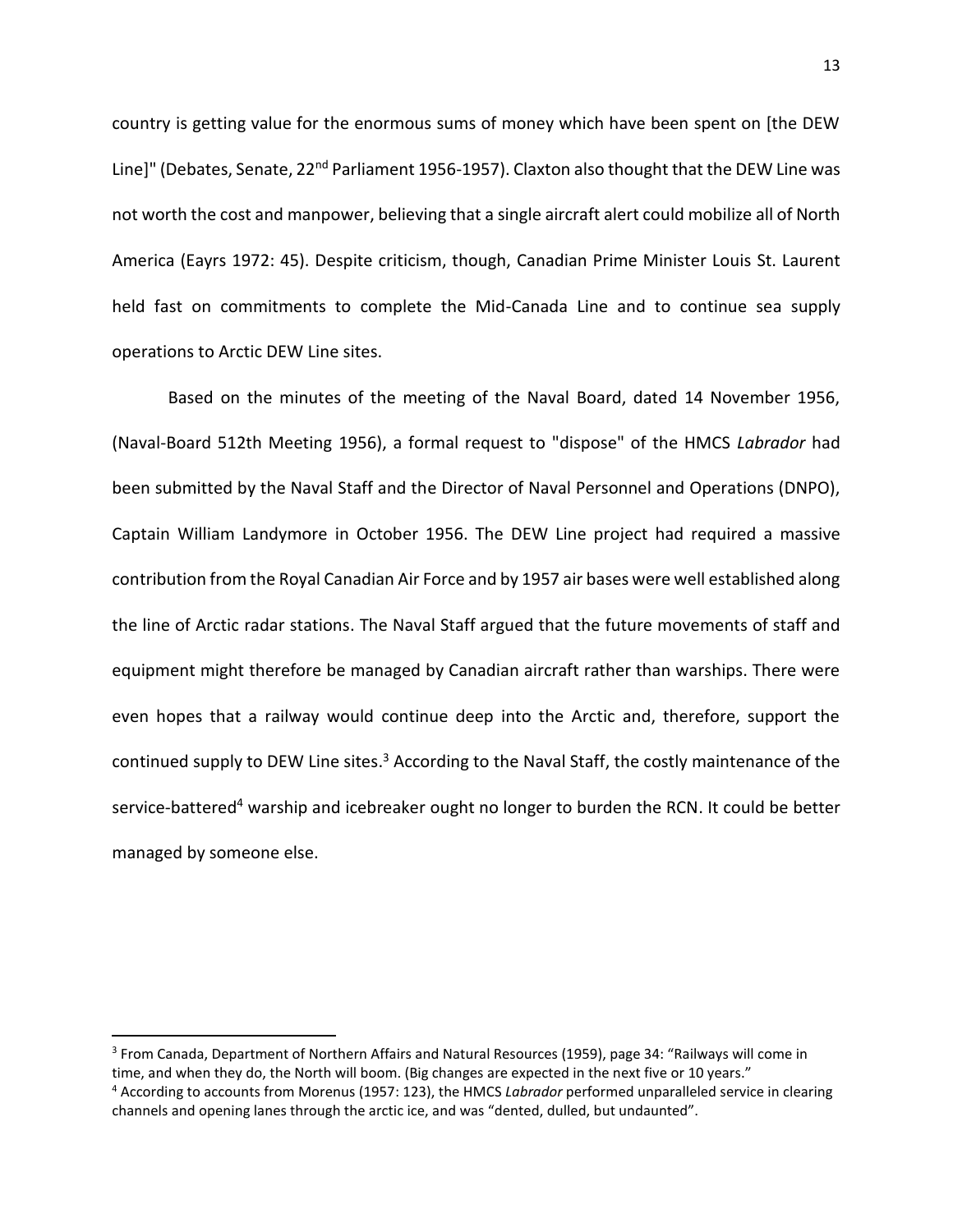During a meeting of the Naval Staff, dated 21 August 1956, the disposal of the HMCS *Labrador* was discussed. During this meeting, eight specific concerns were raised by various group members:

> a) the loss of senior seagoing billets and sea experience in the Arctic for staff (b) the loss of considerable prestige built up by the HMCS *Labrador* (c) the lost public relations value of RCN peace-time operations (d) the loss of inter-departmental activity, such as was achieved in the Arctic (e) the lost advantage of flying the White Ensign in the Canadian North (f) the disposal of a ship which was proposed by cabinet in the first place (g) the possible need to hold onto the ship as a "trader" for future requests (h) the need for the HMCS *Labrador* to deal with operations by USSR submarines

Although these concerns were more than simply budgetary, a formal recommendation was delayed until a supporting paper could be produced regarding the RCN's role in possible Arctic military operations over the period of 1957-1967 (Naval Staff Meeting 22/56 1956). This task was assigned to the Director of Naval Plans and Operations, Captain William M Landymore. In 1956, Landymore had formed a Naval Warfare Study Group, made up of 174 experienced naval war-time officers (Campbell 2005: 169), who agreed unanimously that the greatest need of the RCN was to reduce expenditure on maintaining old vessels and to invest in cutting-edge ships. Their primary concern was a quick transition from peace to war. Two papers were submitted for Naval Staff review on 23 October 1956: (a) "Naval Operations in Sea Ice", and (b) "Peacetime Employment of HMCS Labrador." The first paper summarized that even with an arcticized fleet, the resupply, removal of enemy lodgements and destruction of enemy submarines could be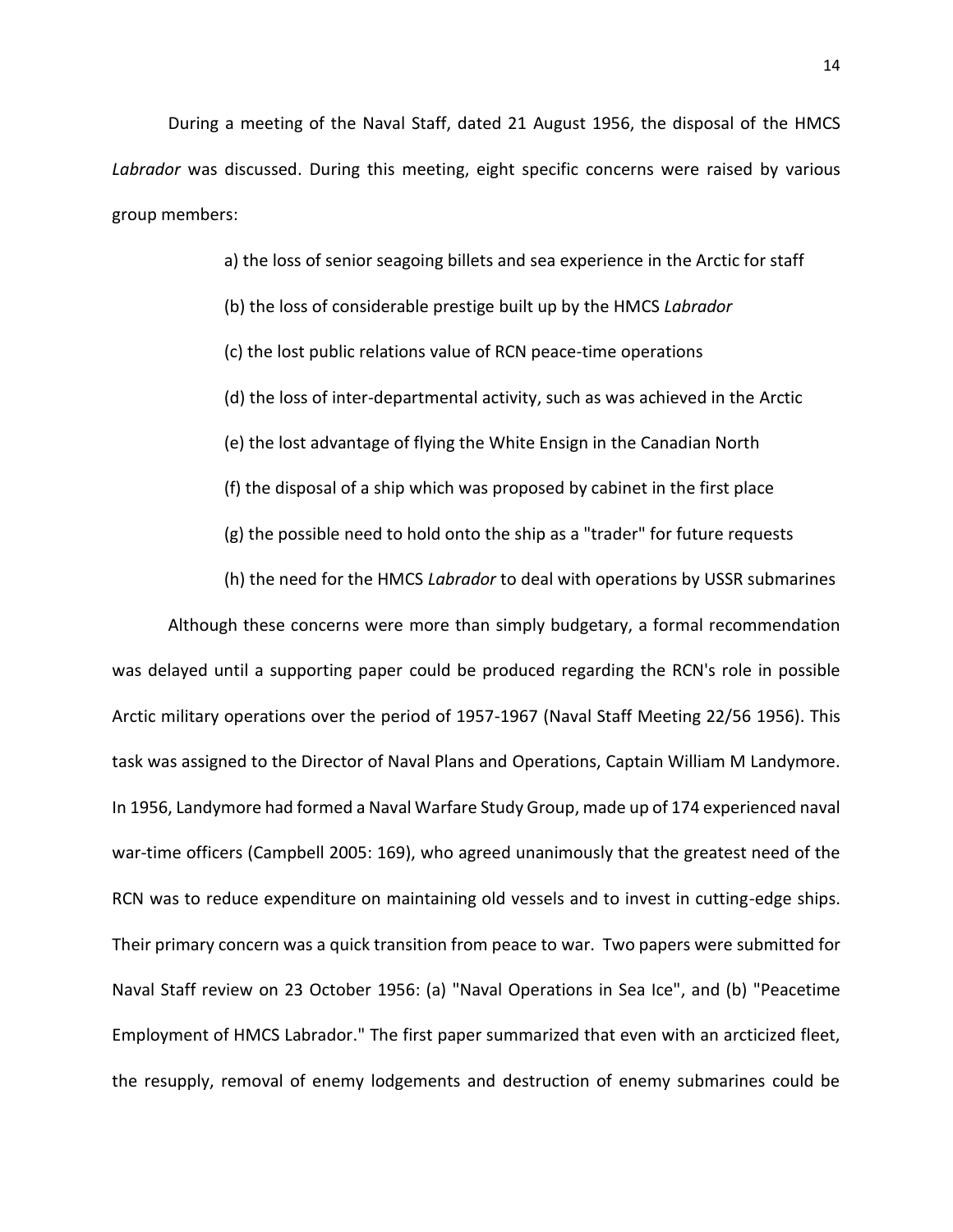better handled by other means because RCN movements were restricted by seasonal factors and the RCN did not currently have the ability to attack submarines below the northern sea ice (Naval Staff Meeting 29/56 1956). Therefore, the use of the HMCS *Labrador* for military action was marginal at best. The second paper attempted to measure the value of maintaining an RCN presence in the Arctic, including concerns of sovereignty, Arctic training, deterrence, and public image. However, the highest priority of the RCN was to have the most efficient possible forces available for D-Day and so despite all of the combined concerns raised by RCN staff, retention of the HMCS *Labrador* was not justified (Naval Staff Meeting 29/56 1956). Following the Naval Staff review of these studies, the Director of Naval Plans and Operations, Captain William Landymore, urgently submitted a request on behalf of the Naval Staff to the Naval Board to transfer the HMCS *Labrador* to another government department as an economic measure (Leeming 1983: 21; Naval Board 512th Meeting 1956). However, the Naval Board responded to Landymore's initial request to transfer the Labrador on 14 November 1956 by declining immediate support and leaving the decision in abeyance (Leeming 1983: 21; Naval Board 512th Meeting 1956).

Even with the detailed studies provided by the Naval Staff to support itsrecommendation, it is likely that the request was given very little attention by DeWolf. He was not surprised when the request to transfer the HMCS *Labrador* was brought to the table. This is known because the topic was accidentally tabled prematurely on 5 September 1956, the period during which research on the topic was still being conducted under the direction of Capt. Landymore (Naval Board 503rd Meeting 1956). On 14 December 1956 the Naval Board discussed the findings of the Naval Staff and agreed that "if the LABRDOR actually prejudice[d] the commissioning of a ship of the D-Day forces, LABRADOR would have to be given second priority" (Naval Board 512th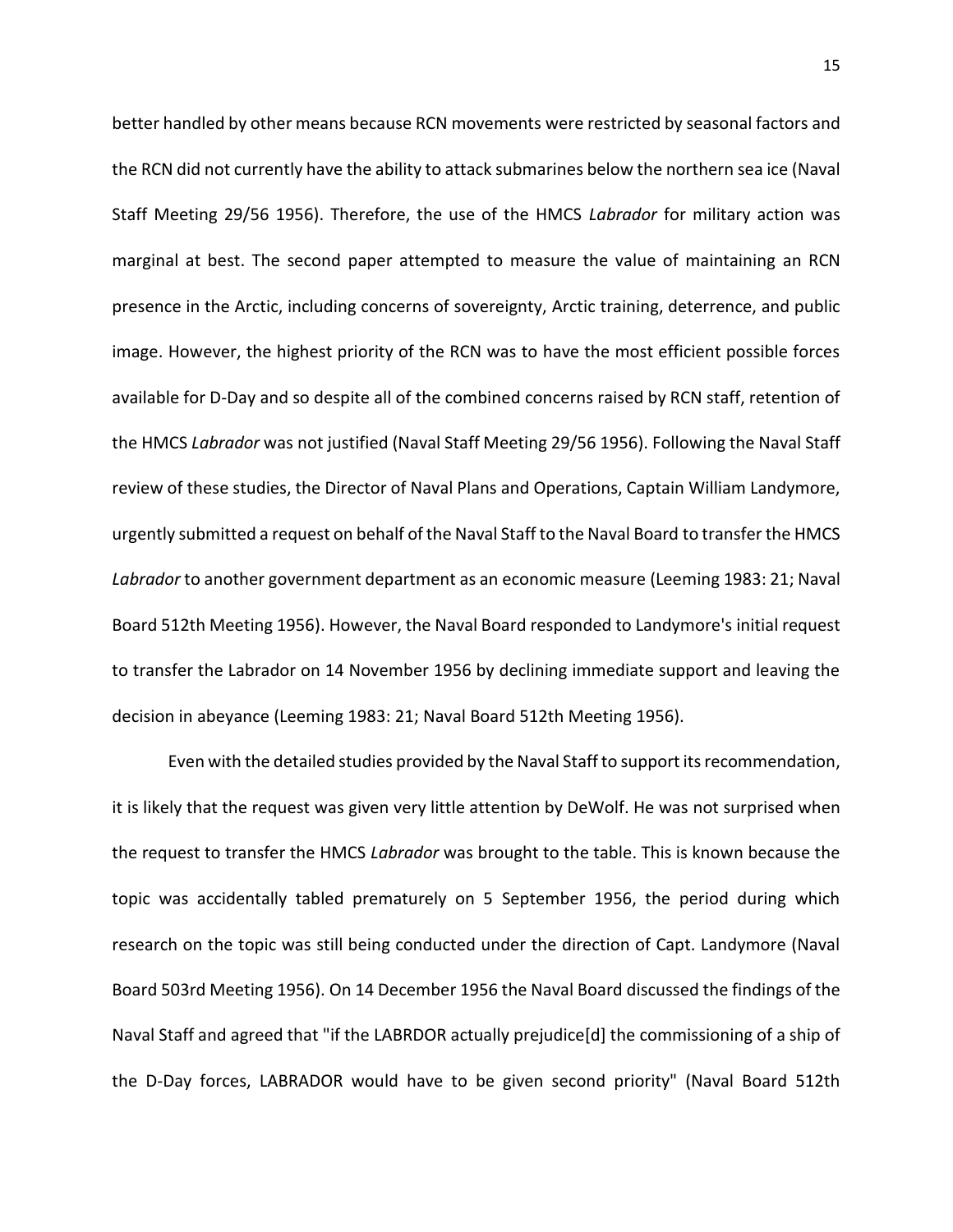Meeting 1956). This stance appears to dismiss the urgency stressed by the Naval Staff and inhibit the modernization initiative sought by Capt. Landymore. Vice Admiral DeWolf, however, had his own set of priorities for the RCN. He was hesitant to let go of the warships actively operating the Canadian fleet, especially in a region that was shared so intimately with the US military. DeWolf argued that "there [was] a very real value in showing the white ensign in the Canadian North", understanding the vessel's importance as a symbol of Canadian sovereignty in the region (Pigott 2011: 208). Clearly, a larger controversy existed over the question of sovereignty in the region. The Northwest Passage, for example, was not and is still not accepted internationally as Canadian domestic waters (Byers and Berhane 2009: 1137) and it was increasingly occupied by American military personnel. DeWolf opposed the idea of Canada decommissioning its only military icebreaker, especially at a time when Arctic marine activity was at its most intense since the search for Captain John Franklin in the 19<sup>th</sup> century.

This issue was not raised again until it was revisited in August 1957, shortly following the election victory of John Diefenbaker and the Conservative party. The HMCS *Labrador* was decommissioned just 3 months later. Why this request was initially denied and later approved will be explored in the next section.

#### ORGANIZATIONAL CONSTRAINTS

During the 540<sup>th</sup> meeting of the Naval Board the possible war-time role of the HMCS *Labrador* was discussed. This meeting took place over three days (26-28 August 1957) and it is clear from its records that the RCN was coming to terms with the difficult choice imposed upon them by Defence Minister Pearkes. According to the minutes, the Minister of Transport, George Hees, had recently requested that the ship "be allocated to them for the 1958 operations" and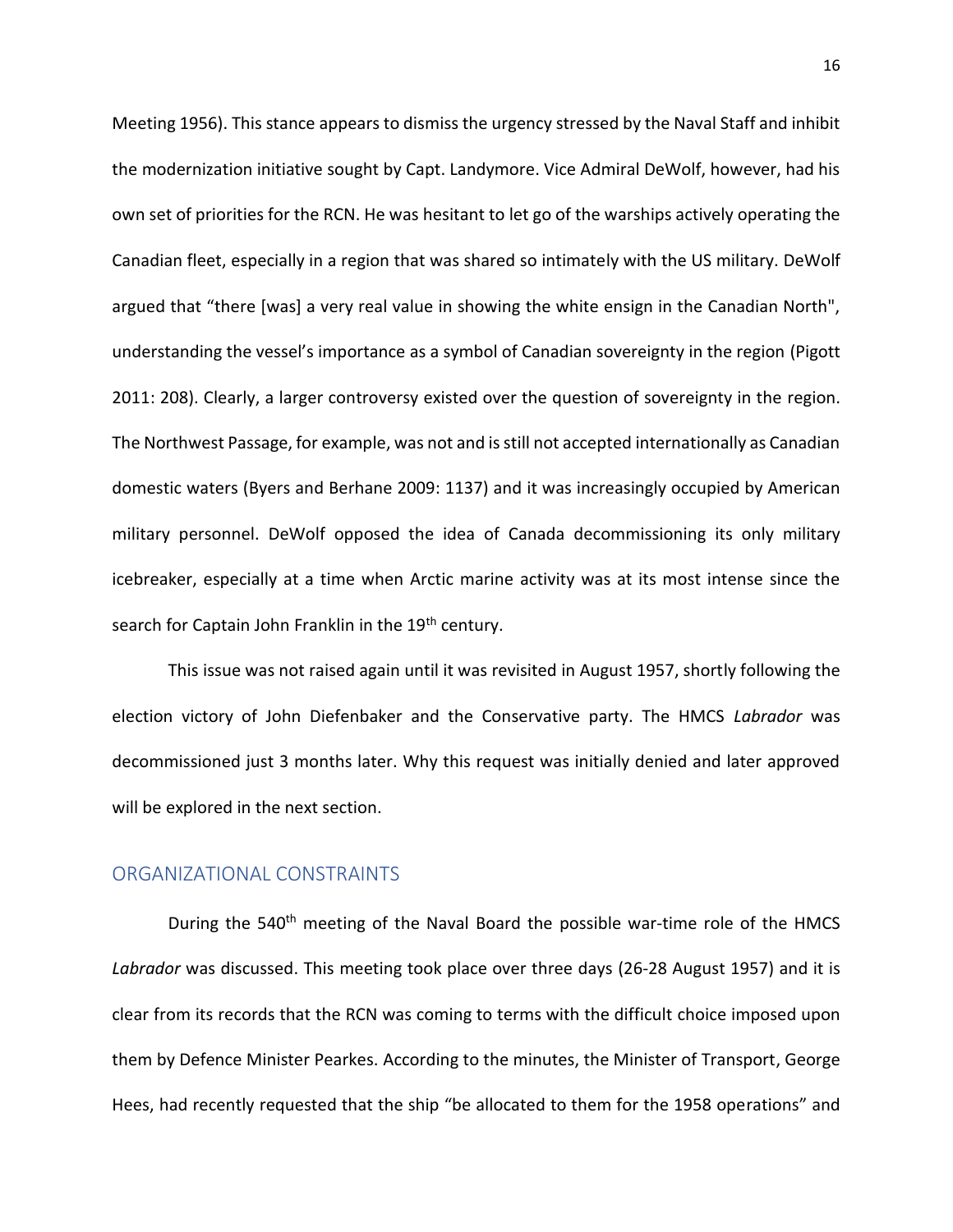subsequently submitted a letter requesting that the *Labrador* "be placed under his administrative control or … be turned over completely to the Department of Transport." Therefore, the Vice-Chief of Naval Staff, Rear-Admiral Horatio Nelson Lay, requested on behalf of the Naval Staff that the Naval Board reconsider its previous decision regarding the HMCS *Labrador* (Naval Board 540th Meeting 1957). This time, the conversation was reduced to the hard facts of the matter: (1) that the *Labrador* was "entirely suitable for only her original purpose of ice-breaking;" and (2) that "there was no role for an ice-breaker in [anti-submarine warfare] operations" (Naval Board 540<sup>th</sup> Meeting 1957).

What is crucial to understanding the outcome of this policy issue is learning why the Naval Board essentially ignored the initial recommendation to transfer the HMCS *Labrador* in 1956 and why that changed in 1957. It may have been a reaction to some external event which shook the status quo, or perhaps the policy shift came from the bottom up within the Canadian government. The norm – or Strategic Culture<sup>5</sup> - for Canadian military policy, up until the 1950s had been to bandwagon with British interests and defense policy, making use of British-sourced weaponry and Naval vessels. However, after two world wars the UK had exhausted itself and France had been under German occupation and found itself lacking the power to match either the US or USSR. Therefore, the defence of post-war North America was primarily a Canada-USA responsibility (Sokolsky 2004: 51) and so Canada was becoming increasingly reliant on military cooperation with its southern neighbour. In 1946, Defence Minister Claxton was already claiming that Canada would only enter a war if the US did, a policy alignment which gave the RCN a new

<sup>&</sup>lt;sup>5</sup> A nation's strategic culture is understood as how elites or decision makers choose certain policy options based on a set of national beliefs about "us" and "them" (Morin and Paquin 2018: 286).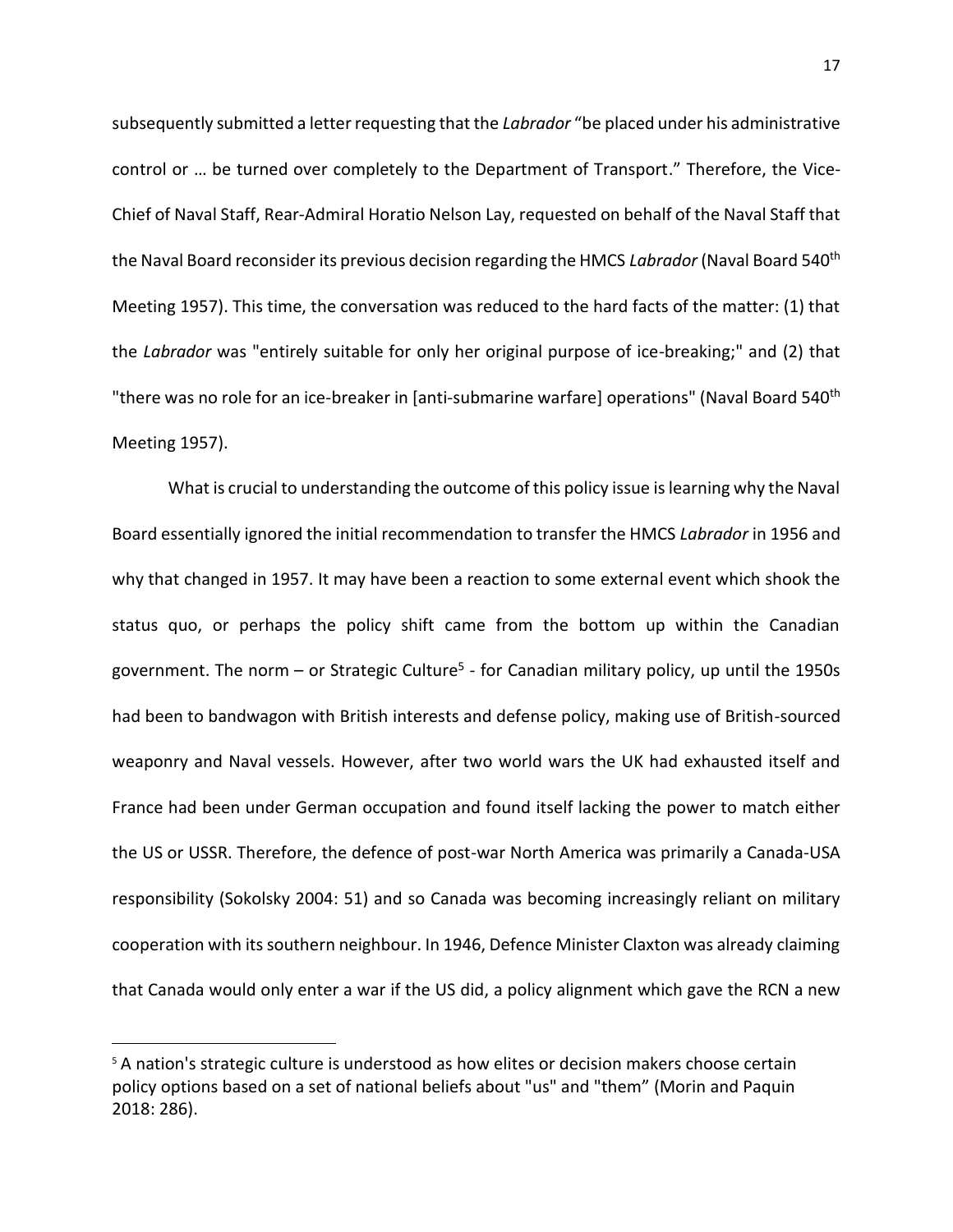sense of purpose (Lund 1999: 136). However, it would take some time for this transition to take place. This is mainly because of obligations Canada had made to support Anti-Submarine Warfare (ASW) operations under NATO. In 1949, for example, Canada began the process of borrowing 3 British submarines in an effort to extend its ASW capabilities (Hobson 1986: 17). This trend of expansion and rearmament continued until circumstances changed in 1953 with the death of Soviet leader, Stalin, and the end of hostilities in Korea.

Canada in the 1950s had to face the reality that it must remain at a constant state of readiness, as the next threat to Western defence may arise anywhere, from Asia to its own Northern Arctic Coast. This readiness, however, was a costly commitment. In February 1956, St. Laurent's Cabinet approved a DND budget of \$143 million for the NATO Mutual Aid Programme for 1956-1957, including a Navy commitment of \$3 million. Canada was also responsible for a 6.15% share for the 1957-1959 NATO Common Infrastructure Programme (Canada, External Relations, volume 22 1956). Therefore, the RCN was pressed to make difficult decisions about the make-up of the RCN fleet and decide what capabilities were necessary for operations abroad. If the focus was to be supporting NATO and defending trans-Atlantic movements, as Claxton claimed in 1948, then a vessel such as the HMCS *Labrador* had very little to contribute. It was a ship designed to supply and survey the Arctic coasts which were otherwise inaccessible by sea. Also, the inhospitable Arctic waters were becoming accessible by modern submarines and so there were concerns of missile-capable Soviet submarines lurking below the sea ice. Despite this unique role, however, the ship was not suited for ASW. Therefore, it is not surprising that the single heavy icebreaker under military command might no longer be of any service to the Canadian military. Because the ship was still serviceable and versatile in its utility for Canadian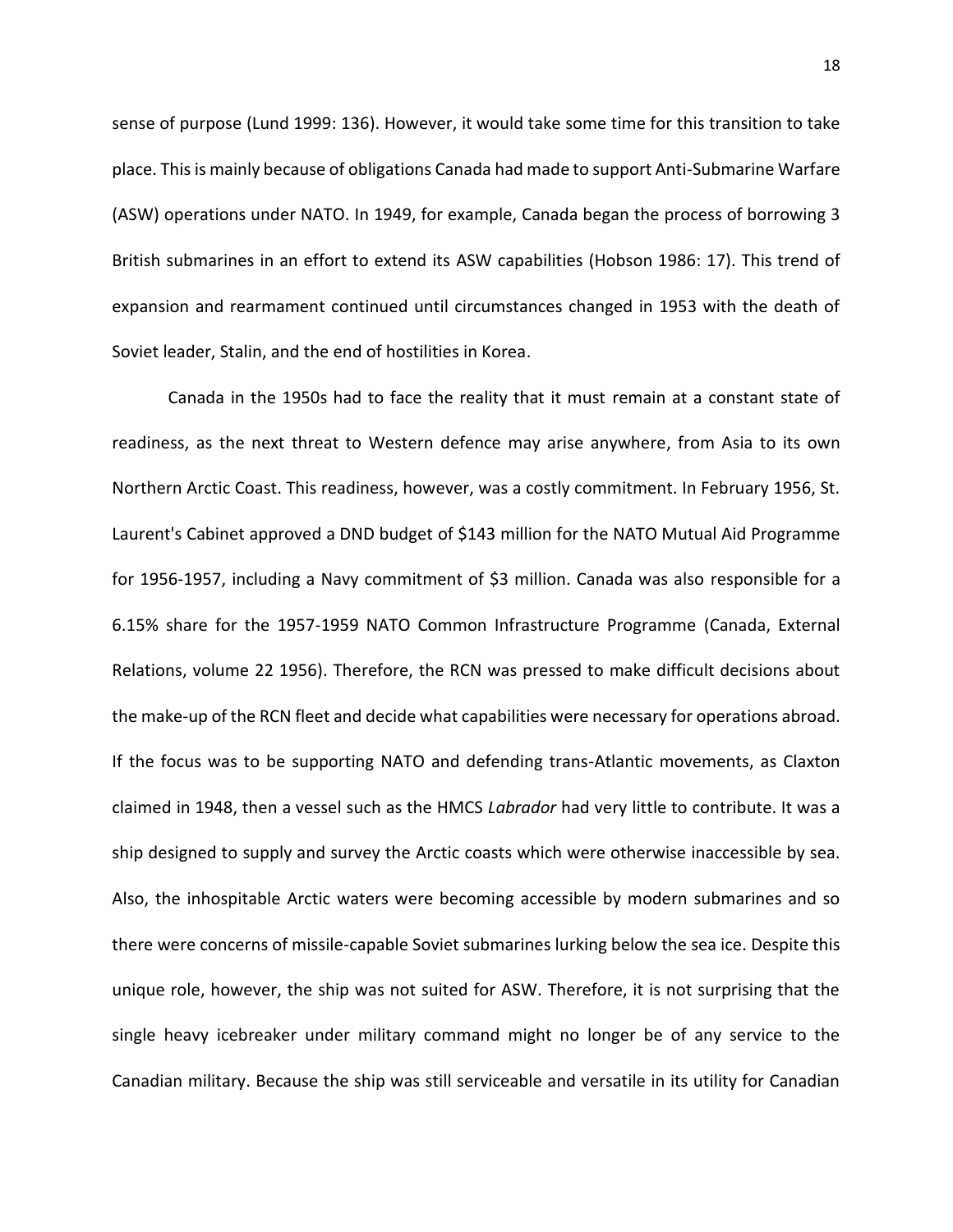Arctic exploration, the obvious decision was to transfer the vessel into a civilian role. This action would relieve the RCN of its Arctic operations and permit the reallocation of resources toward weapons development and Trans-Atlantic obligations.

This matter, however, was not easily settled. The debate to decommission the HMCS *Labrador* was back on the table and the Naval Board was considering three options:

- (1) Decommission the HMCS *Labrador* from RCN operations; This would allow the RCN to find some savings and narrow its focus on anti-submarine warfare.
- (2) Refit some of the current fleet in order to maintain an Arctic presence; This would allow the RCN to remain flexible and independent in its operations, without requiring external support from to survey all Canadian coasts.
- (3) Keep the HMCS *Labrador* active in the Arctic at this time and find cuts elsewhere; This option had already been explored in 1956 and it likely allowed the RCN to maintain a status quo in one policy area, in order to focus attention on more pressing decisions.

There are two important factors to evaluate in this sequence of events: (1) the competing priorities of each political party, and (2) the competing priorities within the RCN. Priorities are largely determined by path dependency.<sup>6</sup> The Liberal Party of Canada, until 1957, had enjoyed over 20 years in office and was only gradually beginning to cut down defence spending in the 1950s.<sup>7</sup> The St. Laurent Liberal government had begun to lose public favor for its defence policy decisions and St. Laurent himself was receiving criticism as "an old, tired leader" (Pickersgill 2000:

 $6$  This theory argues that "once a country or region has started down a track, the costs of reversal are very high" (Pierson 2000). In the early stages, a government will reach many junctures where difficult decisions will have to be made. These early decisions have a powerful influence over how similar issues are address down the road, as institutional structures will make veering off the straight path difficult – especially for elected officials seeking reelection.

<sup>7</sup> Canada, Special Committee of Defence Expenditure, p 200-211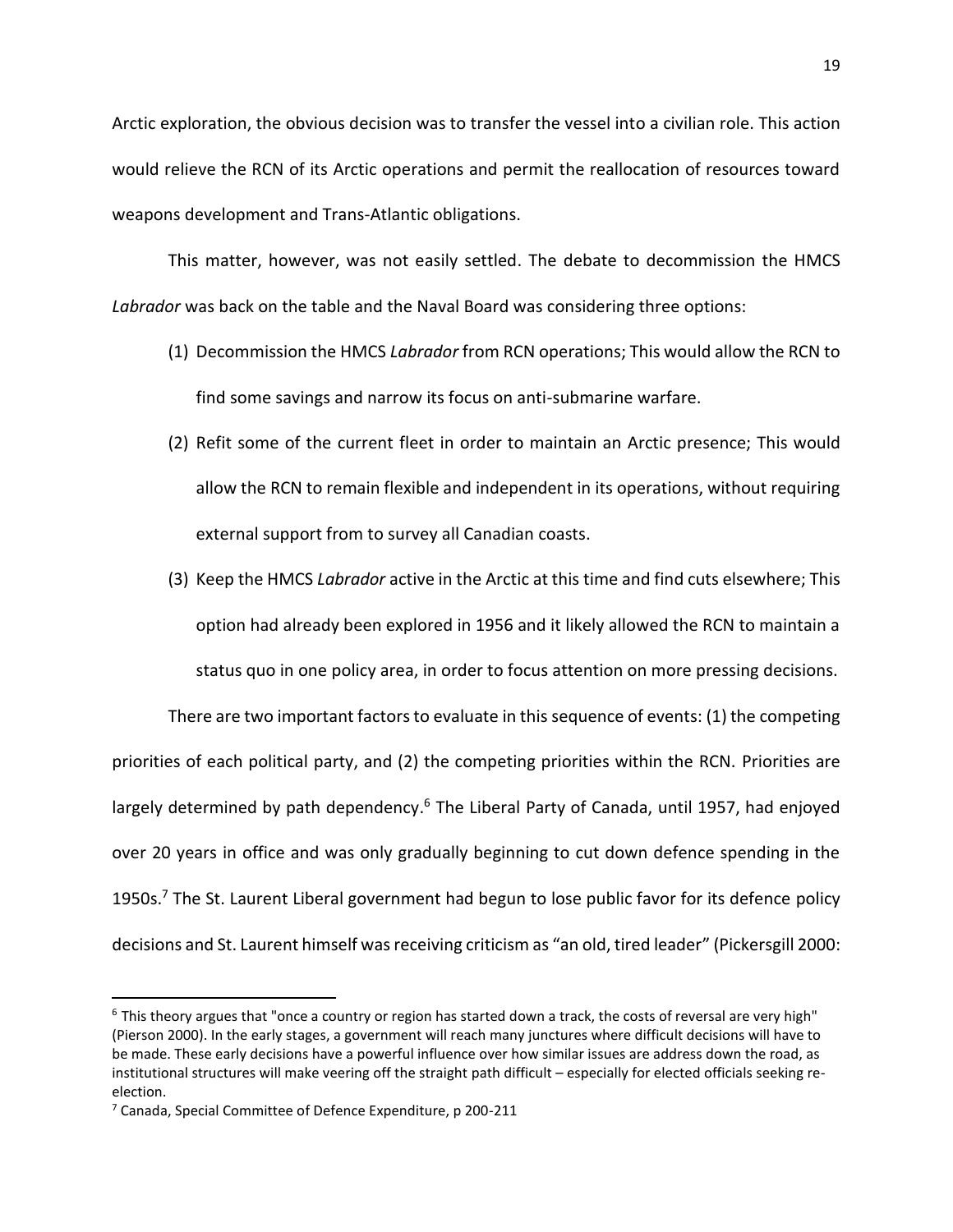46). These circumstances were made worse in 1955 with the introduction of a bill to remove the 1956 expiry date for the Department of Defence Production. This department was seen by both the public and the opposition party to have arbitrary powers. Throughout the debates on this particular issue, the opposition was successful in portraying the Minister in charge, C.D. Howe, as a power-hungry minister who "dominated government" (Pickersgill 2000: 46). St. Laurent also had to answer to a defence budget in the 1950s that went beyond estimates year after year. To illustrate this, a National Defence estimate in 1957 forecasted that military maintenance and operations over 1957 and 1958 would cost as much as 35 million dollars over what had been appropriated in the previous year (Campney 1957). For the electorate, defence spending had become associated with power-seeking and an unbounded government budget. This may have contributed to the heavy losses suffered by the Liberal party following the federal election in June 1957, and the concurrent success of Conservative opposition leader, John Diefenbaker.

Prime Minister John Diefenbaker's foreign policy actions were constrained by the budgetary conundrum that he had inherited from the St. Laurent government. The country was committed to significant to NATO spending, due to agreements made during the period of the previous Liberal government. But it was also important for the Conservative party to set itself apart from the policy actions of the Liberal government and take concrete steps toward reducing defence expenditures. In order to deal with this policy challenge in addition to his other policy concerns, Diefenbaker did what the Organizational Model would predict: he delegated the costcutting task down to Ministers of the individual departments who further delegated the responsibility down to the institutions and administrators with the expertise to identify what resources best met government priorities. Diefenbaker's cabinet gave Defence Minister George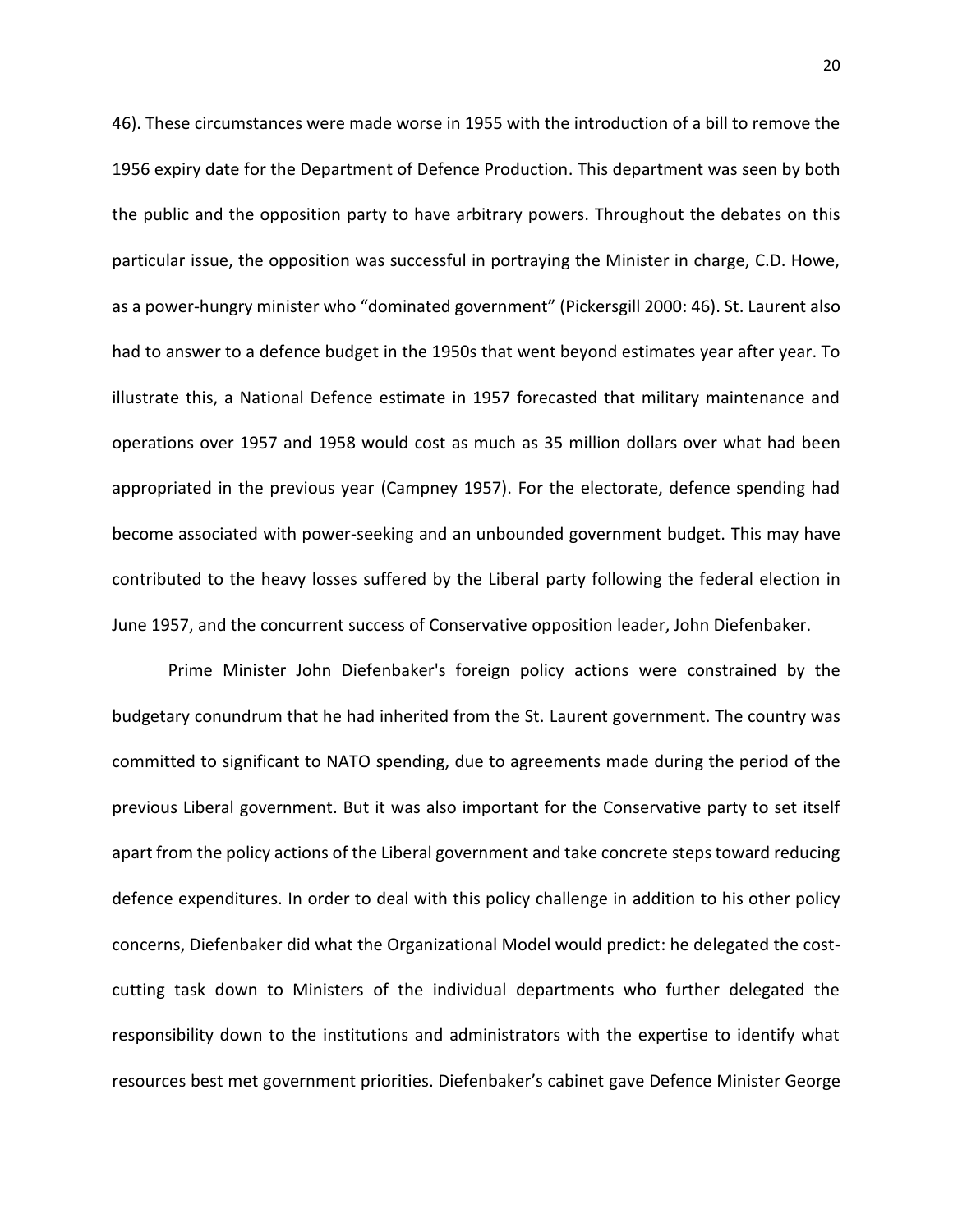Pearkes a defence budget of about \$1.7 billion for the entire Armed Forces with additional restrictions on personnel.<sup>8</sup> This was not out of step with military budgets in the years prior to Diefenbaker's election, but it did force Pearkes to seek a balance between domestic obligations and external commitments. Pearkes was confident that the budget could be reduced considerably while maintaining defence goals. Under his direction, defence spending successfully decreased from 36.3% to 26.4% of the government's total budget from 1957 to 1960. $^9$ 

The SOP for reducing defense expenditure had been to cut expenses first at the fringes, and to repurpose personnel rather than remove them from service altogether. This meant decommissioning smaller boats, refocusing operations and limiting training. By this time, the majority of RCN ships were manned at the very minimum of required staff and the primary strategy according to Pearkes was to "commission as many hulls for NATO as possible" (Lund 1999: 436). The *HMCS Labrador,* however, was no small ship and it bore the unique responsibility of surveilling the Canadian Arctic Coast and supporting DEW Line operations via sea route. Spending on maintenance and repair of military equipment and resources, like the HMCS Labrador, accounted for at least one third of Canadian Forces spending estimates (Campney 1957), which directly impacted the Navy's ability to invest in new technologies that Landymore and the Naval Staff had identified as a critical need. By paying off the *Labrador* the Navy would not only relieve itself of the ship's costly maintenance, but also free up the ship's staff for other responsibilities (Darlington 2020). The naval staff could be repurposed, for example, to other vessels which played an active role in the defense of Canada and the support of trans-Atlantic

<sup>8</sup> Canada, Special Committee of Defence Expenditure, p 200-211

<sup>9</sup> Canada, Special Committee of Defence Expenditure, p 200-211. See also Roy 1977: 303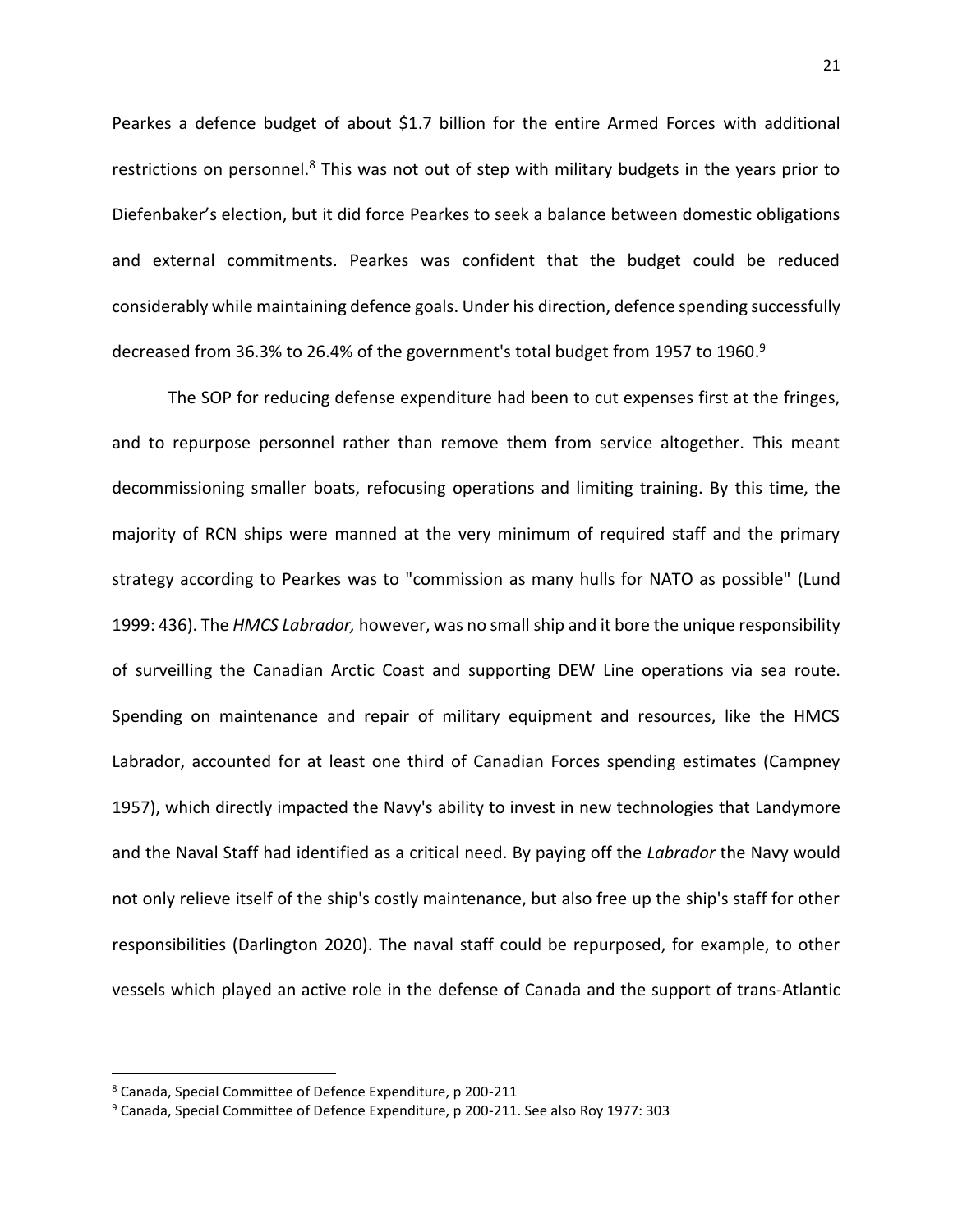submarines and convoys. The HMCS *Labrador*, which had a crew of over 200 (about 2% of all seagoing billets<sup>10</sup>), had six expensive engines, central heating and was armed with only two single mounts for 40-mm guns<sup>11</sup>, all of which did not make it an ideal candidate for trans-Atlantic operations. Indeed, if the Canadian Navy needed a low-cost, anti-submarine seacraft for frequent trips across the North Atlantic, as was increasing becoming the case in the late 1950s, the *Labrador* was not it.

Pearkes had to work within a restricted "winning set" of options, balancing what was financially tolerable to Diefenbaker and what was required by external obligations to NATO. Therefore, from the beginnings of the 23rd Parliament the Naval Staff was under significant pressure from Defence Minister Pearkes to reduce naval expenditures in support of the national budget. Unfortunately for the RCN, part of these cuts would have to include a reconsideration of the vessels that made up the RCN fleet. By 1957 the Naval Board was reduced to seven senior naval officers and was chaired by the Chief of Naval staff, Vice Admiral Harry DeWolf (Hennessy 2005: 147). According to interviews Lund conducted with VAdmr DeWolf and other senior Canadian military members, Canada's role in supporting NATO translated into ASW becoming the primary focus of the RCN (Lund 1999: 146). There was certainly a risk of group think within this organization as Board members were subordinate in rank to VAdmr DeWolf, the Board's chair, and would have felt a sense of conformity and obligation to him and his policy positions. The Vice Admiral, a celebrated naval war hero from the Second World War, was therefore the final

<sup>10</sup> While exact figures indicating the regular costs of maintaining the *Labrador* are unavailable, the staffing requirement can put the budgetary burden of Arctic operations into perspective. As of December 1956, the RCN had a total regular staff of 19,005 (Campney 1957). The findings of Lund (1999) also indicate that from 1949 to 1960 the RCN struggled to get more than about 50% of its staff "afloat" in active operations at any single point in time. This means that the *Labrador's* required staff of 200 made up roughly 2% of the RCN offshore positions. <sup>11</sup> From Canada.ca (2018) *HMCS Labrador*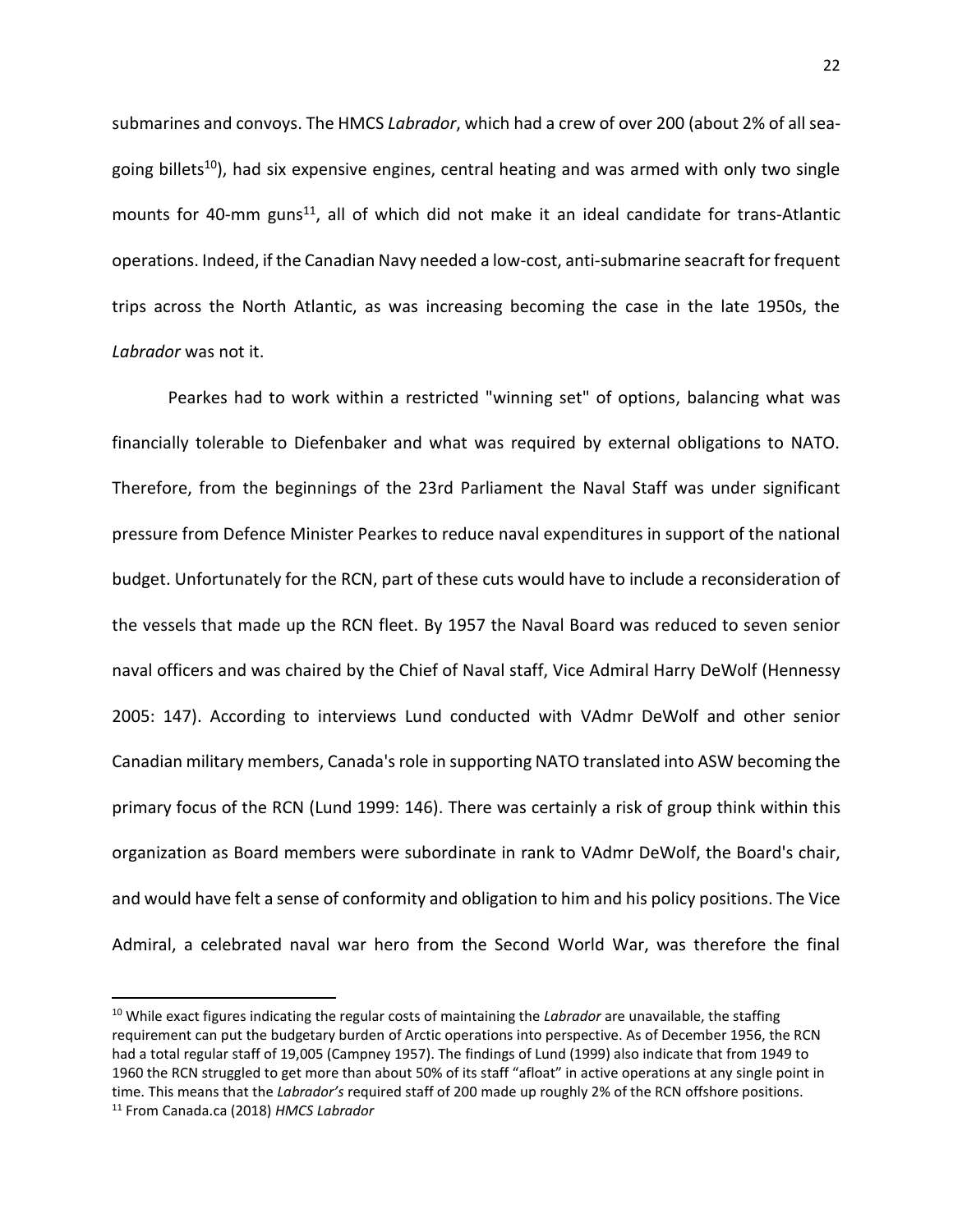authority for day-to-day activities of Canada's Navy. Any request to reduce naval activity in the Arctic had to convince him before becoming reality. To fully comprehend what happened in this situation, the researcher must analyze the individual decision-makers involved and within what constraints they acted to achieve their own policy goals.

## CONFLICTS OF INDIVIDUAL INTERESTS

The obvious choice for the transfer of the warship was the Department of Transport; Afterall, St. Laurent had first suggested that this department take responsibility for some DEW Line supply operations back in April of the same year (Debates 23rd Parliament 1957). Prime Minister Diefenbaker's actions were constrained by his political partisanship when, as the leader of the opposition, he led the Conservative Party to an election victory in 1957. It is important to remember that he was an elected official who was generally more concerned with resolving domestic matters than foreign ones, particularly when it came to Northern Affairs and Natural Resources (Diefenbaker Vol. 2 1976: 284). Moreover, where some leaders would surround themselves with experts, Diefenbaker largely ignored the expertise of those civil servants who filled the regular bureaucratic functions within the Canadian Federal Government. Instead, he tended to seek consensus and to run his Cabinet as a committee (Rasmussen 1998: 159). Diefenbaker was also wary that much of the existing bureaucratic structure was steeped in a culture of liberal governance. He was therefore suspicious of the senior "liberal" decision-makers within federal institutions and held a certain animosity toward military and foreign affairs leaders.

As a part of his electoral campaign, Diefenbaker had made promises to fund social programs by making major cuts to other government spending (Diefenbaker Vol. 2 1976: 30-31).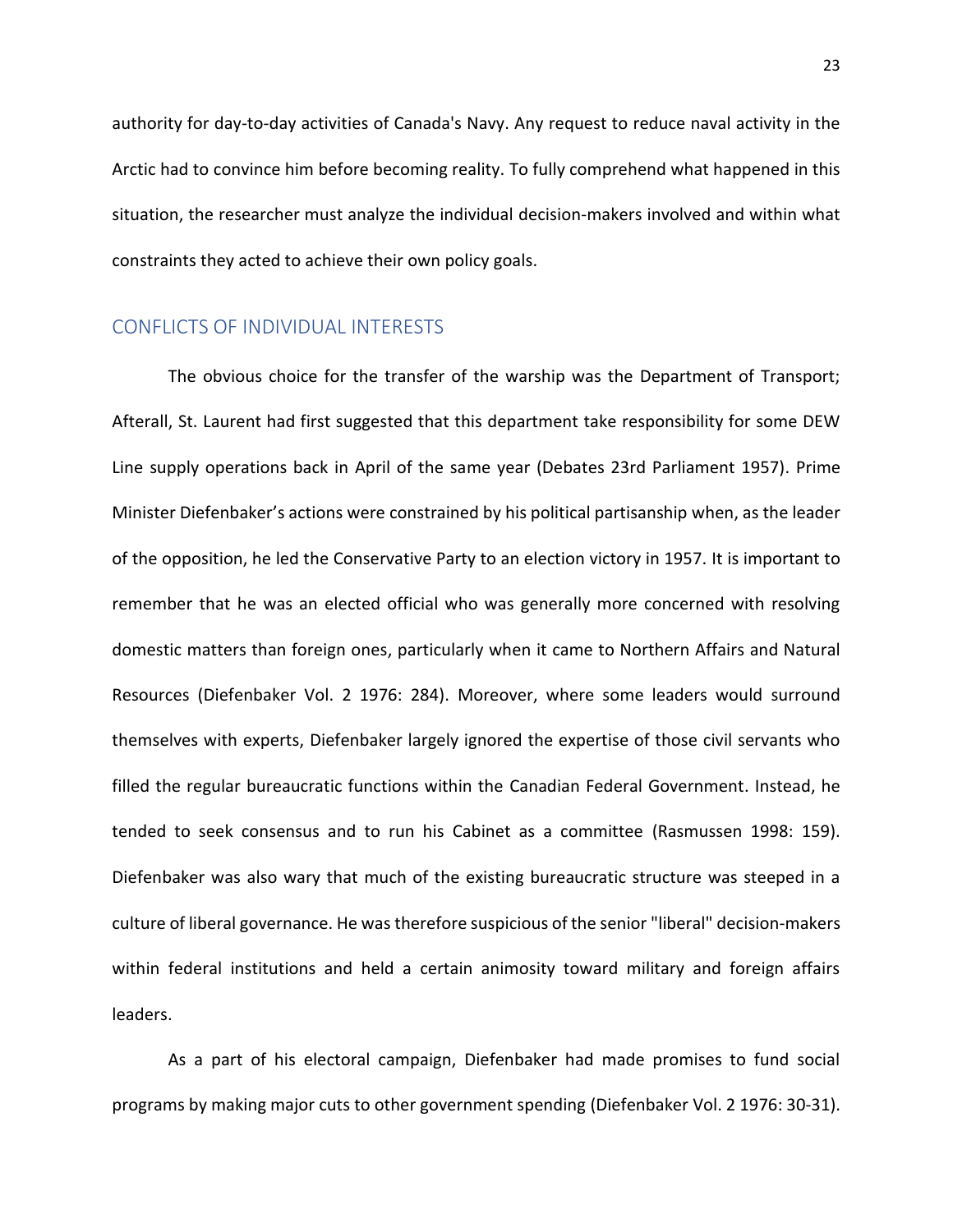Analysts have argued that Diefenbaker very clearly followed aspects of the Whitehall Model, where politicians form policy and leave the task to civil servants to put it into action (Rasmussen 1998: 155). Consequently, where long-serving civil servants might have had an important roll as expert advisors in policy, Diefenbaker ignored their counsel. Therefore, the RCN, like the rest of the defence establishment, was about to face a shake-down and re-prioritization, and there would likely be obstacles to consensus along the way. This was well received by Defence Minister George Pearkes who was a member of the military, rising from Private in 1915 to Major General, before he retired out of frustration with the liberal federal bureaucracy in 1945 (Roy 1977: 227). From then on, the former soldier had been a vocal member of the opposing Conservative party until the party final won the leadership race by a small majority in 1957. Much like Diefenbaker, Pearkes would not relent on his objective to cut military spending as quickly as possible.

The Captain of the HMCS *Labrador* at the time, Thomas Pullen, was also strongly opposed to the decommissioning of the Arctic icebreaker. While undeniably biased, given his position, he maintained that "no ship had done more for Canada [and] no ship [was] better known to people in Canada or abroad" (Elliot-Meisel 1999: 17). To Pullen's credit, the *Labrador* was treasured as much by the US military as it was by the Canadian one. This was demonstrated when the US presented the HMCS *Labrador* with an honorary membership into the US Army 727th Transportation Corps. It occurred on 6 July 1956, when Colonel C. J. Rinker and the members of staff of the 727<sup>th</sup> Transportation Command met with Captain Pullen in St. John's, NL, and presented him with an "impressive scroll" in the "fine spirit of cooperation" between the two countries (*Daily News* 13 July 1956: 3). Clearly, then, the icebreaker represented not only Canadian sovereignty in the Arctic, but also the cooperative role Canada could play with the US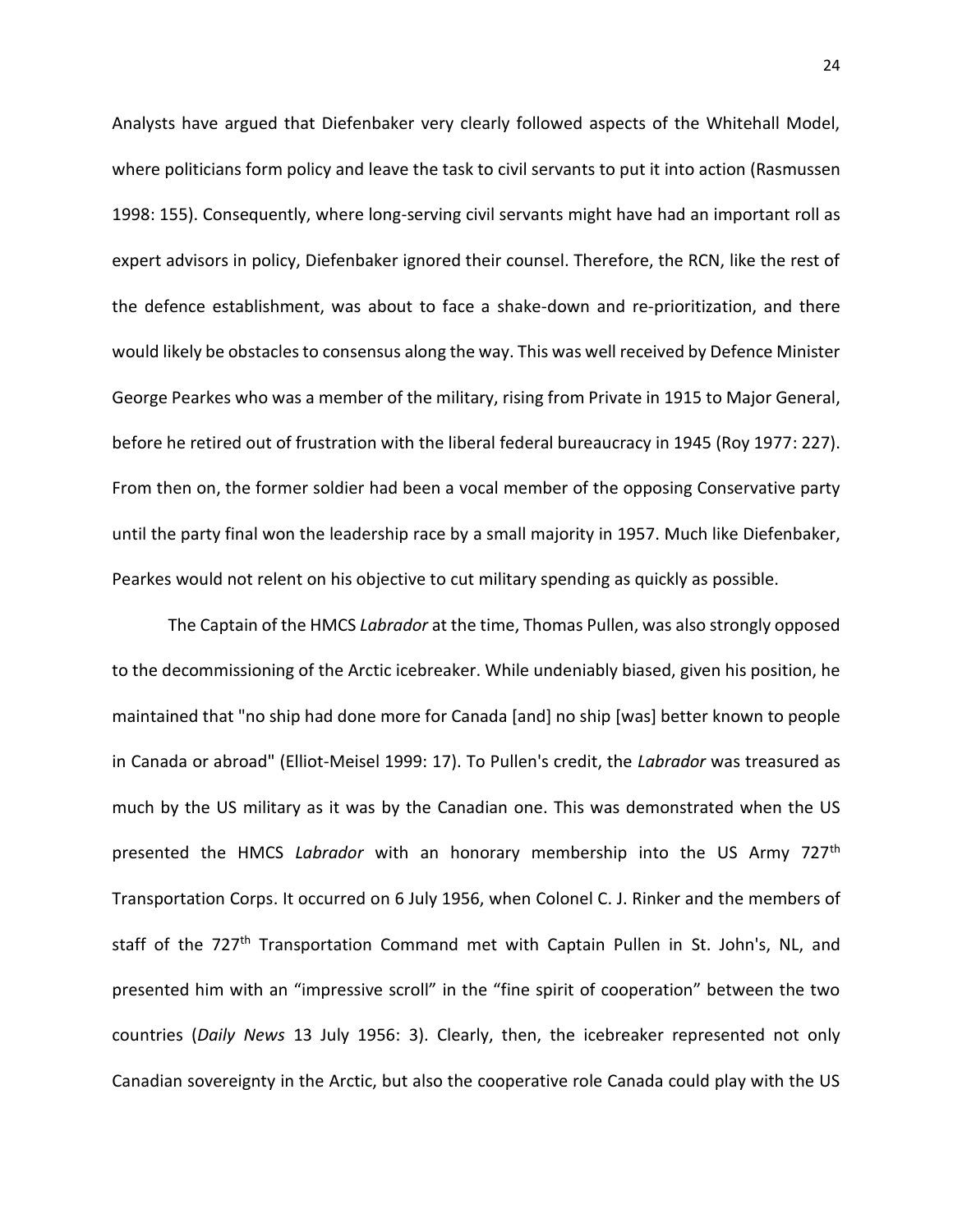in regard to defense policy. Pullen, however, was a ship's Captain trying to appeal to the very highest authorities of Canada's defence department. His protests went mostly unheard.

Landymore simply could not support the *Labrador's* humble role as a convoy-leading icebreaker in the Arctic (Pigott 2011: 208). He was also under pressure from Rear-Admiral Lay to argue in support of an ASW-focused Navy. He therefore felt the constraint of Diefenbaker's cuts to defence spending and protested that, given the circumstances, the primary obligation of the RCN should be the support of NATO. Canada's contemporary anti-submarine seacraft were also disappointingly incapable of protecting the North American coastline and so new investments would need to be made if the RCN hoped to provide a significant deterrent to foreign threats, such as surveillance from rival nuclear-powered submarines (Hennessey 2005: 174). The focus for Landymore, then, was the Atlantic and Pacific coasts of North America, not the Arctic, the only coast that now had an established radar system for monitoring foreign missile activity.

Defence Minister Pearkes did share some of DeWolf's concerns over Canadian sovereignty. Agreements between Canada and the US established that "Canada should assume the responsibility for [the] sea supply operation [of the DEW Line]."<sup>12</sup> This type of arrangement was necessary as US-Canada cooperation over the previous decade had led to an increase in the number of American military personnel operating on Canadian territory, and sovereignty was therefore becoming a concern for the Canadian government and defence elite. Pearkes made every attempt to establish a Canadian presence in all stations on Canadian territory many of which were already manned partly or entirely by American military personnel (Roy 1977: 268). However, most of Canada's war-time sailors had been reservists during the Second World War

 $12$  Documents of Canadian External Relations (1957), volume 23, Chapter 1, Part2, Section F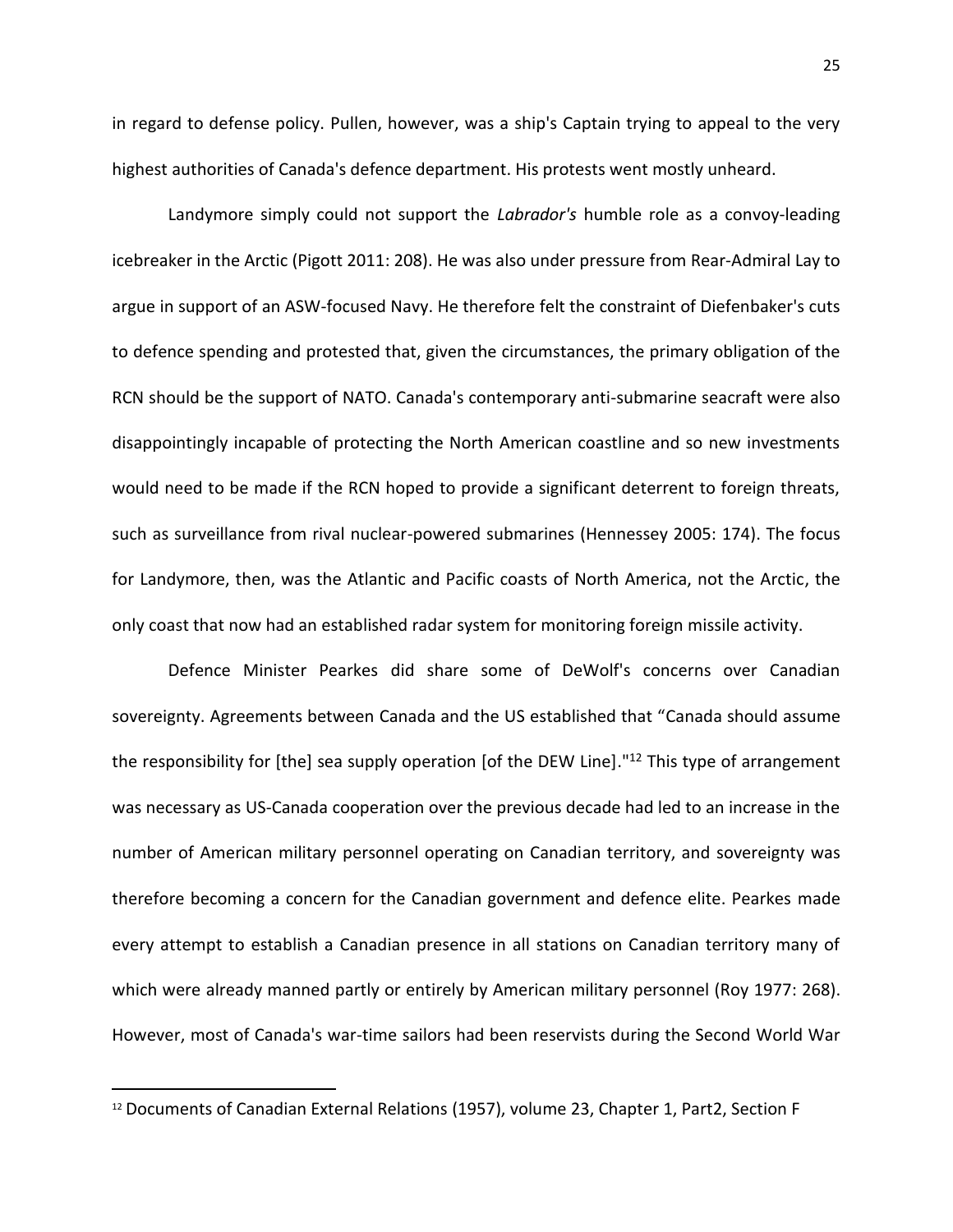and were no longer active military members. He felt, therefore, that the RCN was understaffed and would struggle to meet NATO obligations. Pearkes also knew that the USSR was practicing mandatory conscription and that this was not an option for his own military (Roy 1977: 244, 272). The staff he had, then, would have to be repurposed where possible, a sentiment echoed by Captain Landymore. There were other options in support of Arctic sovereignty that Pearkes advocated for, such as the Canadian Rangers who had served as a means of maintaining surveillance in the remote Arctic since 1947 and could go on to provide a "cost-effective" solution to Canada's sovereignty concerns during the Cold War (Pigott 2011: 193).

For Defence Minister Pearkes, deterrence was the answer to the growing nuclear threat. He wanted to make it clear that it would not be worth anyone's time "to consider launching a war" (Roy 1977: 280). Pearkes also perceived that, although Canada had traditionally aligned itself closely with Britain, the power dynamics of the world were now changed and the US had now surpassed the UK on the world stage (Roy 1977: 246). For him, this meant forming a close alliance and cooperation with the US and maintain Canadian commitments to NATO.

Although the warship *Labrador* was treasured as a symbol of the Canadian presence in the Arctic, Diefenbaker and Pearkes were not convinced that this role of confirming Canadian sovereignty in the region could not be continued by the ongoing operations and research of the Department of Transport (Eyre 1987: 295). DeWolf believed, though, that by removing the *Labrador* from naval service, the RCN would lose the ability to operate in the region and would therefore be essentially withdrawing from the Canadian Arctic. The Navy would also no longer be able to exchange information with the US military and would have to "rely on the good graces of its southern neighbour for advances in Arctic science" and information about US subpolar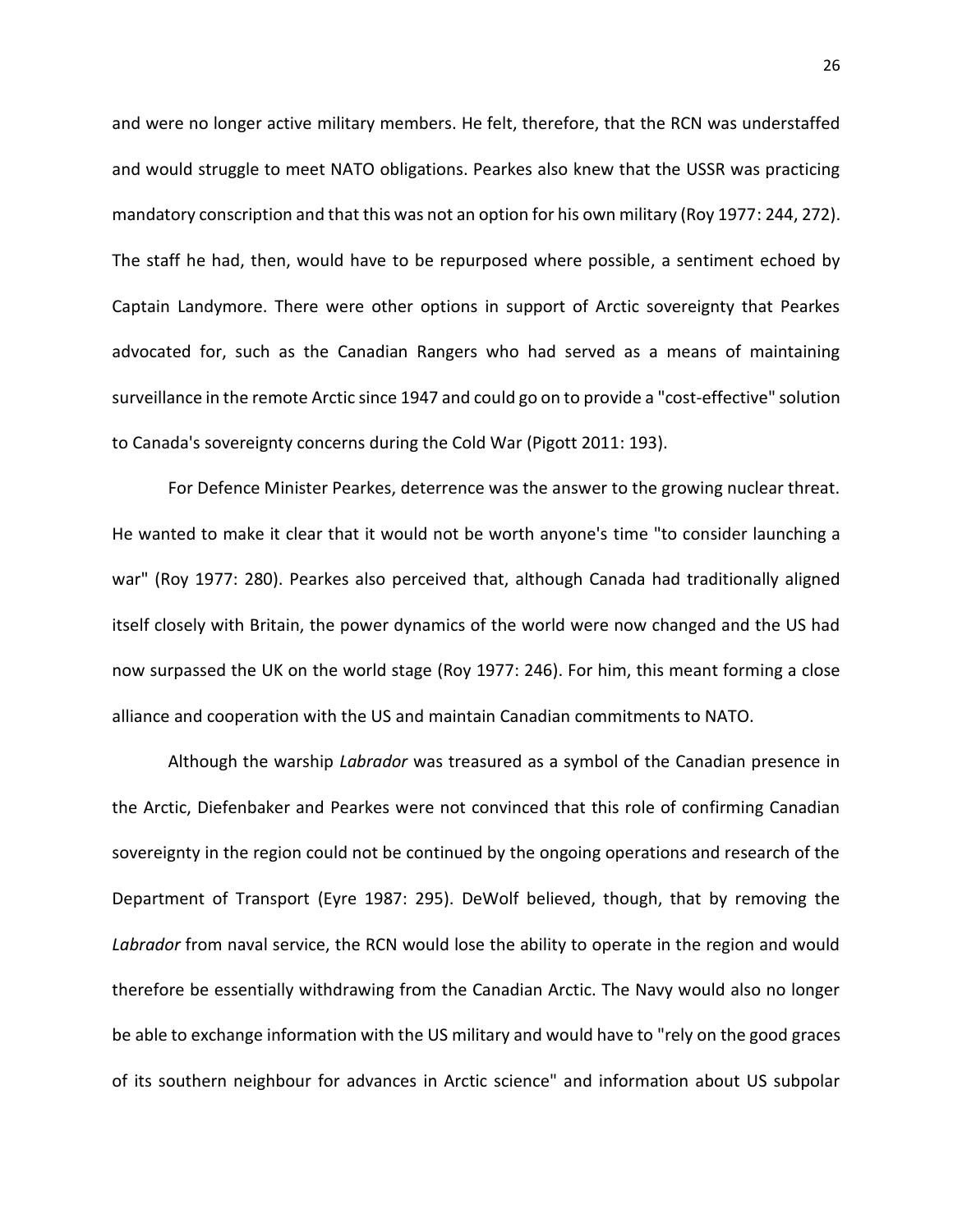activity (Cable 2009: 6). DeWolf was averse to losing the *Labrador* and everything it meant for the RCN. As prospect theory<sup>13</sup> would suggest, DeWolf's instinct was to fight the loss of the *Labrador* in order to defend the resources of the RCN, even if it resulted in an RCN that was overstretched and incapable of effectively responding to security threats. However, the budgetary constraints placed on the Naval bureaucracy and pressures from both the Cabinet and Naval Staff resulted in somewhat of a "wake-up" call for DeWolf and the Naval Board. Ultimately, the Board would have to be satisfied with the prospect of future RCN ships having some Arctic capabilities, while Landymore and Pearkes would have to commit to that prospect.

In August 1957, the Naval Board revisited the issue of the disposal of the HMCS *Labrador* and broke with the status quo. They agreed with the findings of the Naval Staff and the priorities identified by Cabinet that the HMCS *Labrador* would be transferred to the Department of Transportation. This decision, however, came with the condition that the *Labrador* be returned to RCN control if it should be required for a return to Arctic operations (Naval Board 540th Meeting 1956). This is an important detail in understanding this policy decision, as it highlights the cooperation and compromise which took place during the debates over the future of the HMCS *Labrador*.

# COLLABORATION: COMING UP WITH ALTERNATIVES

From the perspective of DeWolf, a new budget from a new majority party in power would certainly have been perceived as an external threat to naval operations, and therefore to the

<sup>&</sup>lt;sup>13</sup> Prospect Theory was developed by Daniel Kahneman and Amos Tversky in 1979 and demonstrates that individuals are generally averse to loss and prefer to gamble what they have, even with low probability of success, rather than suffer a guaranteed loss (Morin & Paquin 2018: 237-244)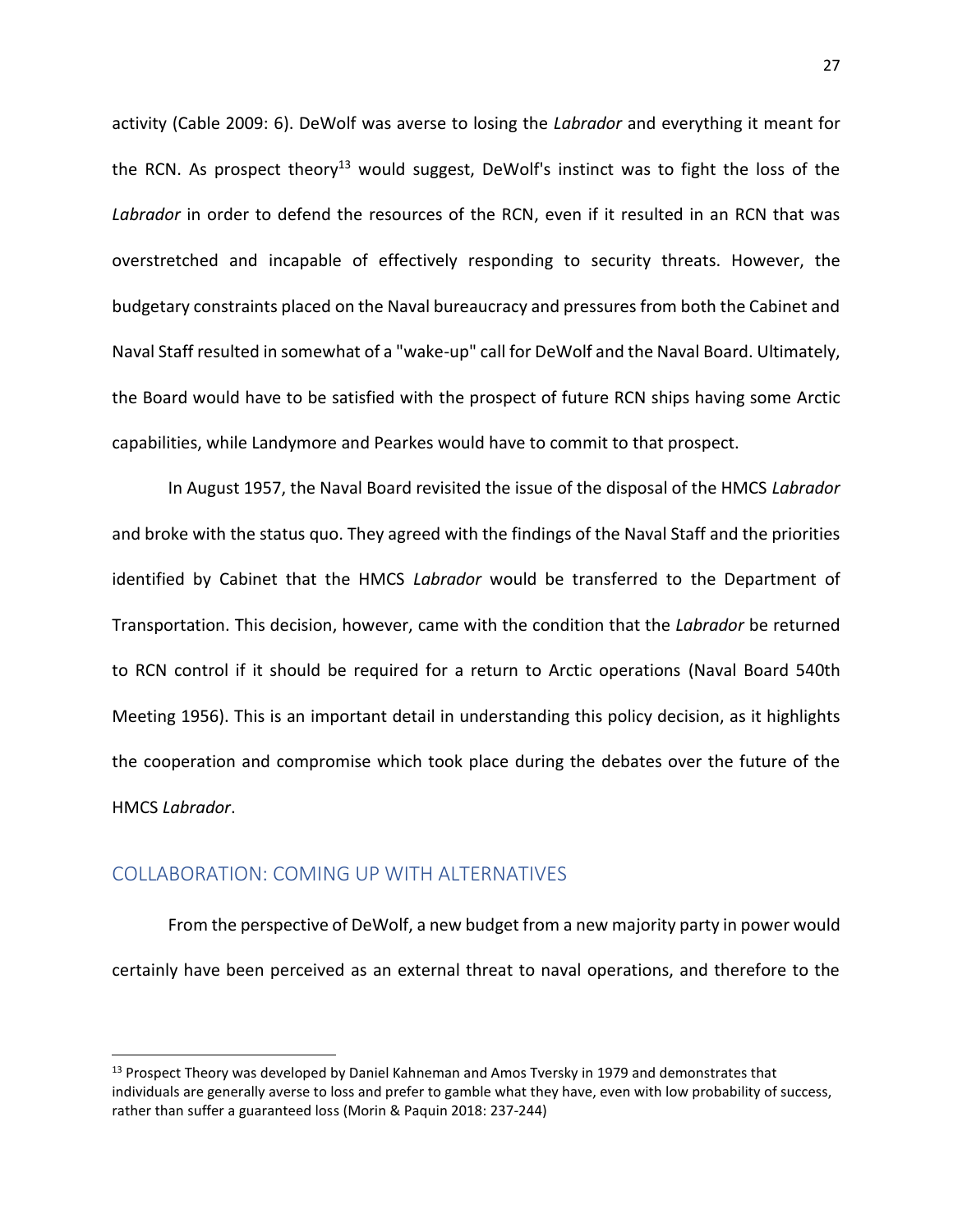security and sovereignty of the nation. DeWolf was also not blind to the threat of foreign surveillance and espionage, and he was also vocal about his opinions. He was closely following the successes of a US Submarine, the USS Nautilus, which demonstrated impressive endurance during a display in February 1957, and was already planning a test voyage under the polar ice cap (Hennessey 2005: 152). Therefore, in April 1957, the Board revisited another Landymore request from 1956 for a new "tanker/maintenance ship" (Reynolds 2005: 237; Naval Board 491<sup>st</sup> Meeting 1956). The proposed vessel would carry auxiliary fuel, 100 tons of cargo, a dozen helicopters, and be able to travel a radius of 5000 miles. The request was speedily approved by the Naval Board but with two significant additions: the ship would be equipped with radar and it would be capable of operating in the Canadian Arctic (Reynolds 2005: 237). While this ship would take several years to build before it could be commissioned to the RCN, DeWolf was satisfied that the *Labrador* should continue its regular operations until a replacement ship existed. It is evident that DeWolf and the Naval Board were interested primarily in maximizing defence and remained rigid in their objective to operate for defence purposes along the entirety of the Canadian coastline. This organizational priority, however, was challenged by the in-coming Diefenbaker administration.

The original request from the Naval Staff to dispose of the HMCS *Labrador* had not suggested a final destination for the vessel but simply stated that it needed the *Labrador* to be removed from military responsibility. Notably, there was no established Canadian Coast Guard until some years later, in 1962.<sup>14</sup> The Minister of Transport, George Hees, was interested in acquiring the HMCS *Labrador* for year-round research and supply operations (Leeming 1983: 21). By this time, the *Labrador* had earned a claim to fame in the Arctic and it showed promise for

<sup>14</sup> From Canada.ca (2019) *History of the Canadian Coast Guard*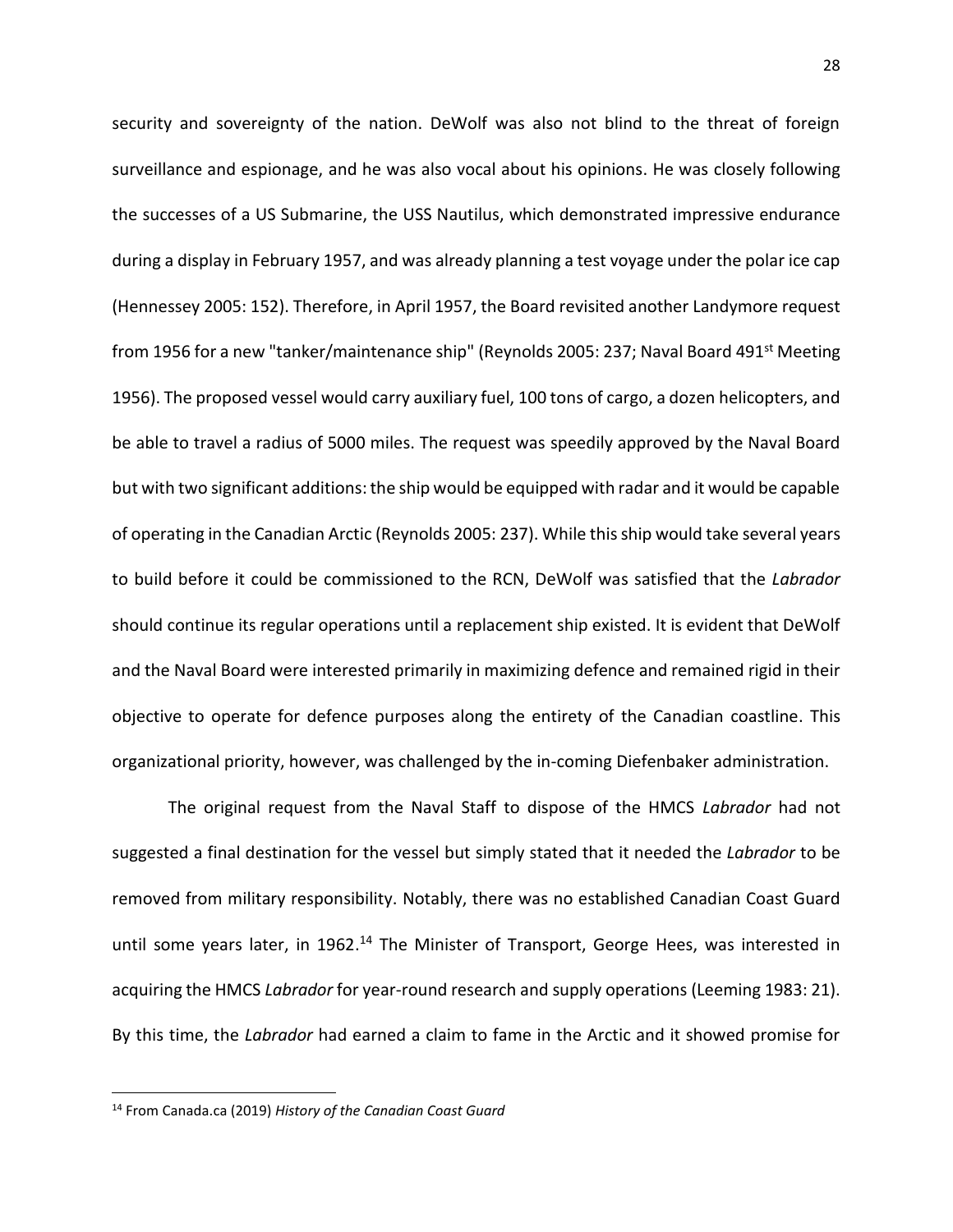continued missions along Canada's Arctic coast. Hees could see that the government planned to take strong measures to deal with Canada's military budget and was about to take difficult steps to meet domestic and external commitments by the most cost-effective means possible. Hees saw this as an opportunity to absorb some of the resources no longer needed by the Canadian military, including the HMCS *Labrador*. He indicated that the icebreaker was needed for icebreaking duties on the St. Lawrence in the winter and could otherwise complete year-round services (Debates, HOC, 22<sup>nd</sup> Parliament 1956-1957). The offer from the Department of Transport, would at least allow the *Labrador* to be kept operational "without expense to the Navy" (Naval Board 540th Meeting 1957). DeWolf, however, would not see the RCN make such an irreversible decision based entirely on the priorities of the day. His background in Naval service and knowledge of the developing foreign threat made him wary of a decisive, complete departure from the Arctic water. Therefore, a compromise was decided, establishing the conditions under which the HMCS *Labrador* could be recovered by the RCN, should the need arise.

## FINAL DECISION

The official decision by the Naval Board to pay-off the HMCS *Labrador* was made on 28 August 1957, on the condition that if the Navy required its services, the *Labrador* would be returned to the RCN upon request (Naval Board 540th Meeting 1957; Leeming 1983: 21). Discussions took place between Pearkes and Hees and, on 20 September 1957, the Cabinet announced that the two Ministers had agreed "in the interest of the economy" to transfer the HMCS *Labrador* to the department of Transport at a date that was yet to be agreed upon (Cabinet Conclusions, 20 September 1957). In the meantime, the ship was paid off in a ceremony held in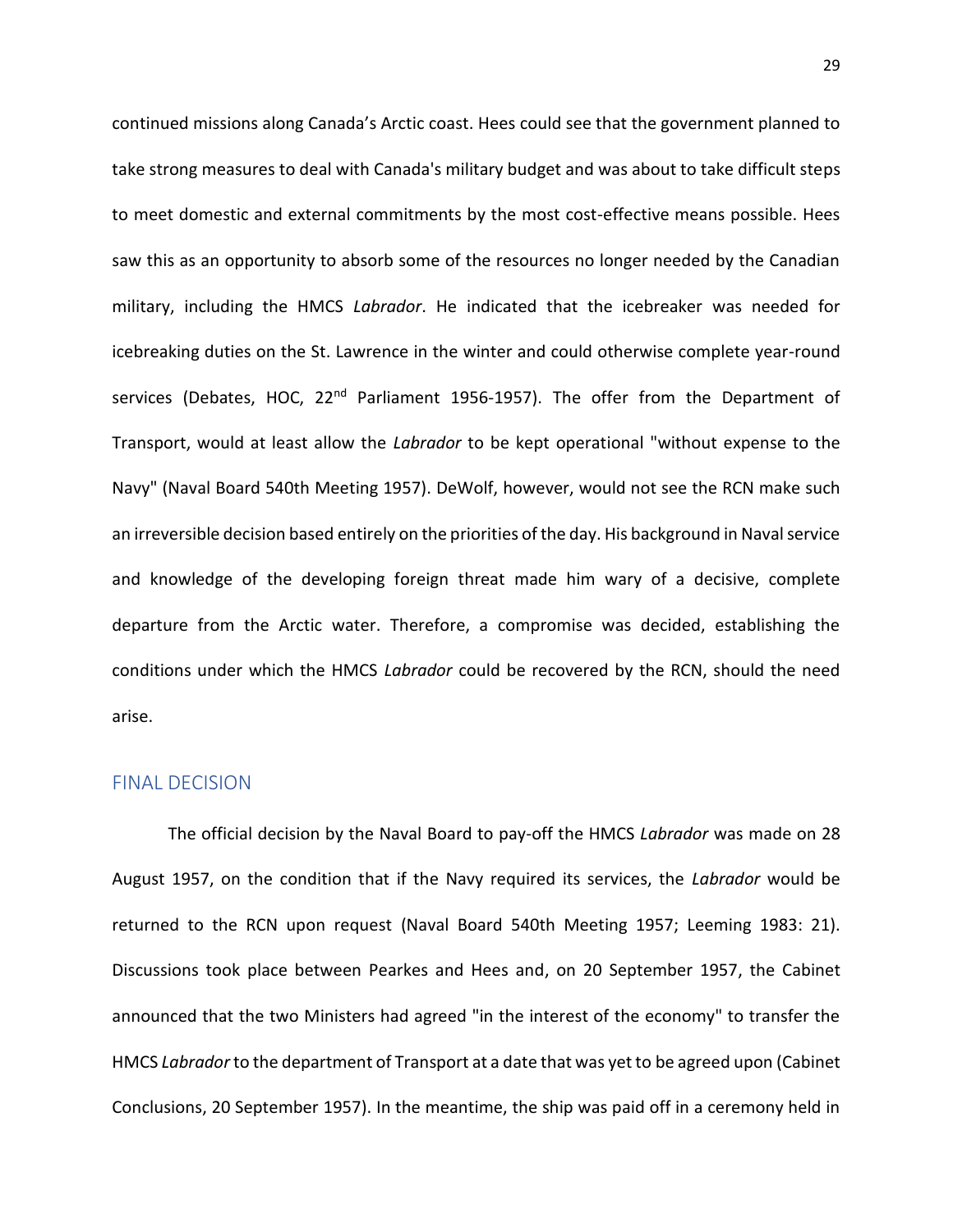Saint John, New Brunswick, on 22 November 1957. There was a significant amount of upset from all sides at the end of the warship's military career and the Diefenbaker government continued to suffer criticism for the decision. For example, on 11 November 1957, the opposition accused the government of abandoning Canada's role of exploring and charting in the Arctic (Debates, HOC, 23rd Parliament 1957-1958) and in August of the following year the government received criticism when Canadians were rescued in Canadian Arctic waters by an American icebreaker, and not by a Canadian vessel such as the HMCS *Labrador* (Debates, HOC, 24th Parliament 1958). However, the icebreaker *Labrador* was officially transferred to the Department of Transport effective 1 April 1958 and it continued with non-military operations until it was withdrawn from service in 1987. 15

### **CONCLUSION**

In studying this particular change in Canadian defence policy, three interesting things come to light. First of all, it is clear that the Naval Board was more than a military organisation. It was more or less a policy-setting institution made up of a small group of military-expert elites. More attention and study should be given to the individual make-up of the Naval Board and the role it has played in the historically significant decisions of the Royal Canadian Navy.

Second, budgetary restrictions combined with expensive external commitments have led Canada to trim down its defence resources and to focus only on those most significant threats as they present themselves to North America or indeed the Western World in general. Finally, it is clear that, until very recently, Canada has not been seriously concerned about defence matters along its Arctic coast since the construction of the Distant Early Warning Line. Canada's Navy was

<sup>15</sup> From Canada.ca (2018) *HMCS Labrador*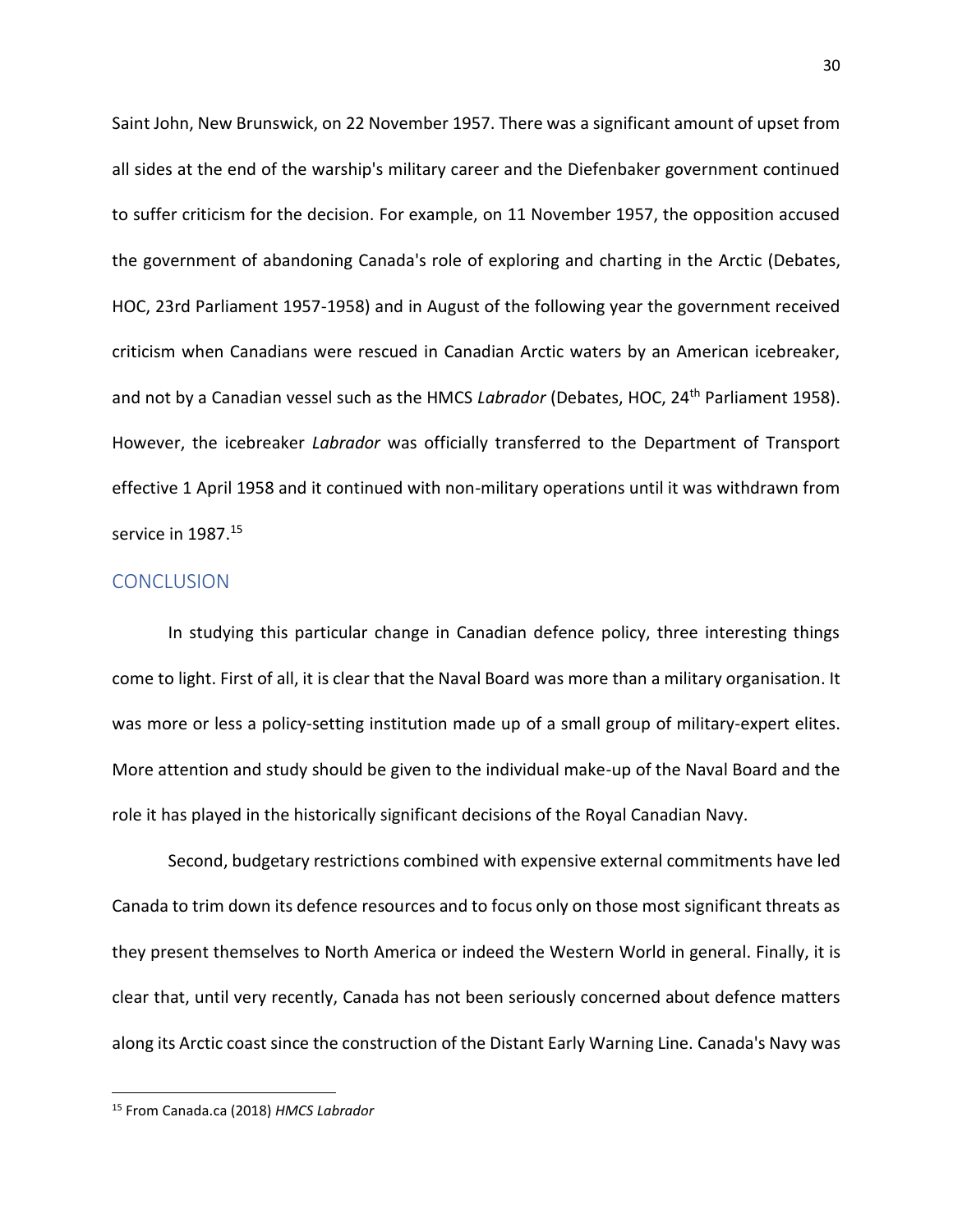without icebreaking abilities since the loss of the *Labrador* and until June 2021 the RCN entirely lacked "the capacity to operate within the Arctic ice" (Carnaghan and Goody 2006: 8). The RCN has now officially returned to the Canadian Arctic with the launch of a new line of *Harry DeWolf* Icebreakers (navy-marine.forces.gc.ca 2021). Based on the three conclusions made above, one might imagine how Canada's defence posture would have shifted had military icebreakers been re-introduced to the Canadian Arctic.

The choice to decommission the HMCS *Labrador* and transfer it to civilian service was not an easy one. The entire process took over a year from the initial request and the debate surrounding it did not end with the vessel's decommissioning in November 1957. Despite the obvious benefit of expenses spared from a vessel that had little to offer in regard to national defence, this policy decision demonstrates that elite staff members of defence organizations may prefer policy options which do not maximize the nation's budgetary or operational needs, but instead align with personal or institutional ideals and values.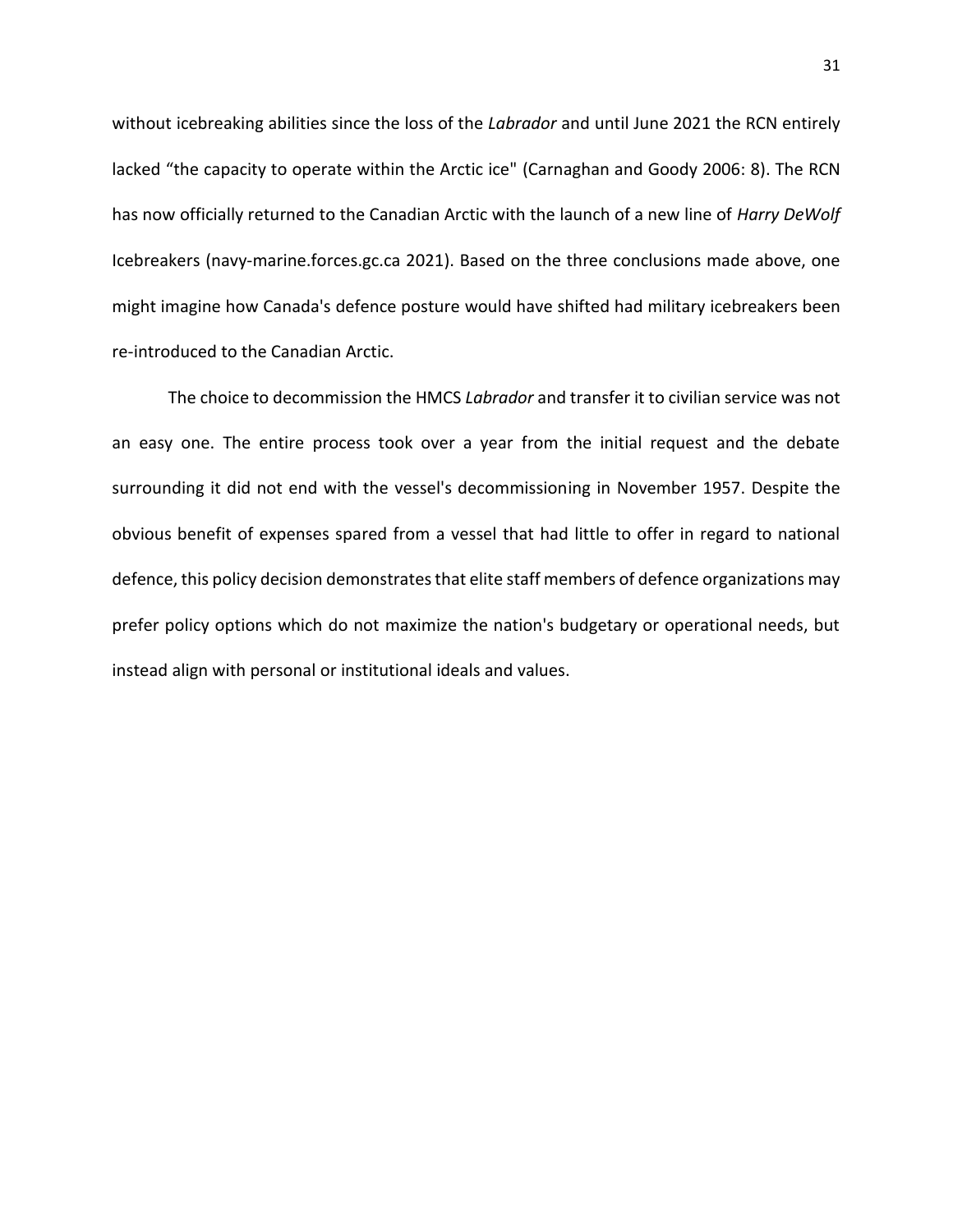# Bibliography

- Allison, Graham T. 1969. "Conceptual Models and the Cuban Missile Crisis." *The American political science review*, September: Vol.XLVII (3), p.22-179.
- Anonymous. 13 July 1956. *Army Unit Honours HMCS "Labrador".* St. John's: The Daily News.
- Anonymous. 6 July 1956. *HMCS Labrador Arrives St. John's.* St. John's: The Daily News.
- Anonymous. 2001. "Saying Goodbye to a true hero." *Maclean's* Vol. 114, Iss 37, 41.
- Bhattacherjee, Anol. 2021. *Social Science Research: Principles, Methods, and.* Tampa, Florida, USA: University of South Florida.
- Bradford, J. D. 1978. "Icebreaking Capability of CCGS "Labrador" in Western Barrow Strait, October 23- 28, 1973." *Manuscript Report Series Vol. 50.* Ottawa: Deparment of Fiseheries and Environment Canada.
- Byers, Michael, and Genet (editor) Berhane. 2009. "Who Controls the Northwest passage?" *Vanderbilt Journal of Transnational law* Vol.42(4), pp.1133-1210.
- Cabinet, Canada Privy Council Office. 1957. *Conclusions.* 09 20. Accessed 03 07, 2020. http://www.baclac.gc.ca/eng/discover/politics-government/cabinet-

conclusions/Pages/list.aspx?MeetingDate=1957-09-20&.

- Cable, Ernest. 2009. "HMCS Labrador Opens Canada's Arctic." *Soundings* Vol. 45.01, 4-9.
- Campbell, Isabel. 2005. "A Transformation in Thinking: The RCN's Naval Warfare Study Group of 1956." In *People, Policy, and Programmes: Proceedings of the 7th Maritime Command (MARCOM) Historical Conference (2005)*, by Richard Gimblett and Richard Mayne, 165-182. Winnipeg: 17 Wing.
- Campney, The Honorable Ralph. 1957. "Report on National Defense." Ottawa: Queen's Printer and Controller of Stationery.
- Canada, Canadian House of Commons. 1960. "Special Committee on Defence Expenditure." Ottawa: The Queen's Printer and Controller of Stationary. 24th Parliament, 3rd Session, vol. 1.
- Canada, Department of National Defence. 2018. *HMCS Labrador.* January 8. Accessed January 20, 2020. https://www.canada.ca/en/navy/services/history/ships-histories/labrador.html.
- Canada, Department of Northern Affairs and National Resources. 1959. *This Is The Arctic.* Ottawa: The Queen's Printer and Controller of Stationery.
- Canada, Dept. of National Defence . Naval Board. 2020. *Series 3 - 1000-100/2 [Naval Board].* March 2. https://www.archeion.ca/1000-100-2-naval-board.
- Canada, Goverment of. 2019. *History of the Canadian Coast Guard.* November 29. Accessed August 1, 2021. https://www.ccg-gcc.gc.ca/corporation-information-organisation/history-eng.html.
- Canada, Government of. 2020. *Documents of Canadian External Relations, volume 22-23.* Jan 25. https://www.international.gc.ca/gac-amc/history-histoire/external-relations\_relationsexterieures.aspx?lang=eng.
- —. 2020. *Rear-Admiral William Moss LANDYMORE, OBE, CD.* February 4. http://www.navymarine.forces.gc.ca/en/navy-life/history-commanders/12-landymore.page.
- Carnaghan, Matthew, and Allison Goody. 2006. *Canadian Arctic Sovereignty.* Ottawa: Library of Parliament.
- Cooke, Alex. 2021. "HMCS Harry DeWolf welcomed into Royal Canadian Navy fleet." *Global News.* June 26. Accessed September 30, 2021. https://globalnews.ca/news/7983658/hmcs-harry-dewolfcanadian-navy-ceremony/.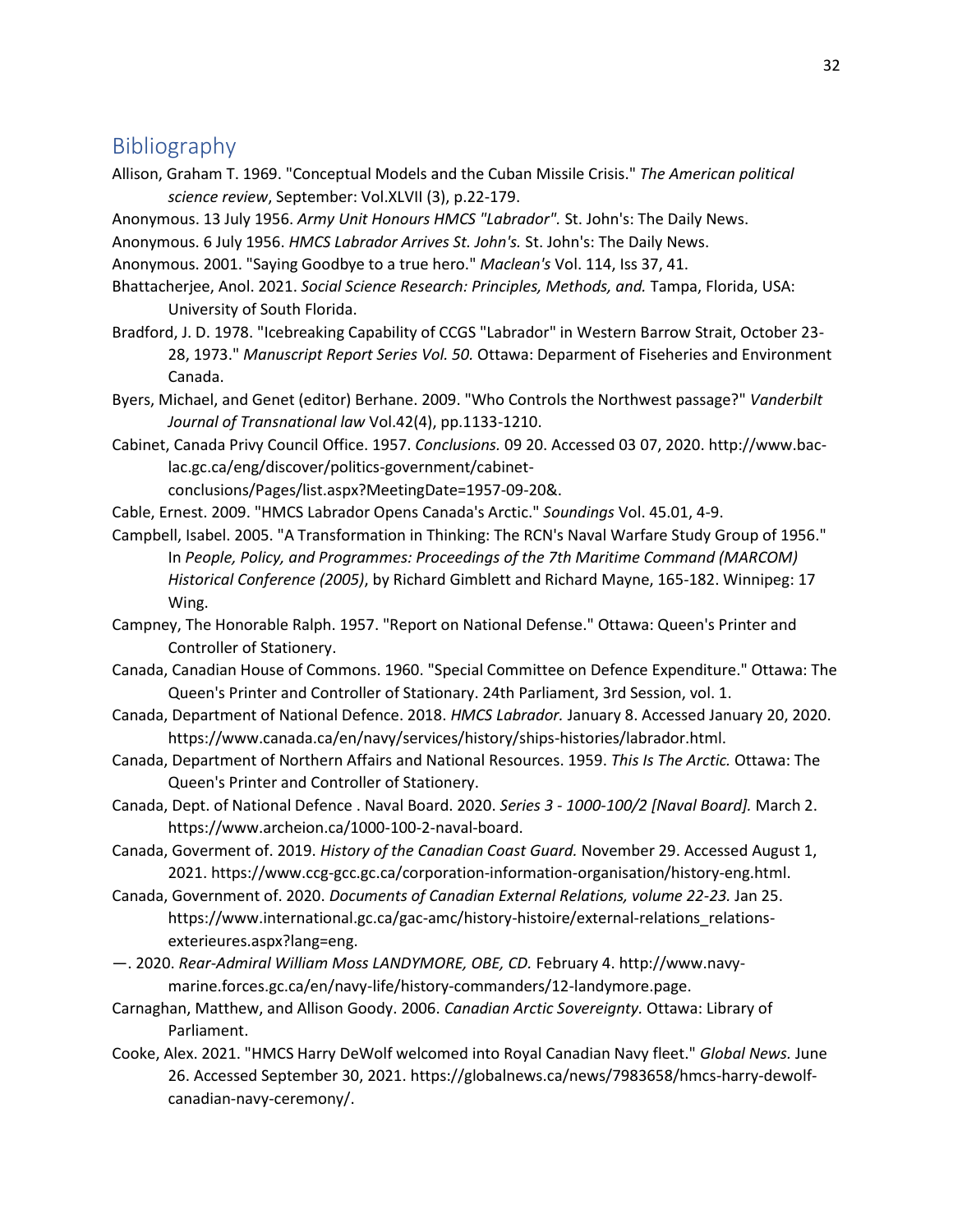Cottam, Martha, and Richard Cottam. 1998. *Nationalism and Politics: The Political Behavior of Nation States.* Boulder: Lynne Rienner Publishers 1998.

Darlington, Colin. 2020. *Paying Off HMC Ships.* March 10. https://rusi-ns.ca/paying-off-hmc-ships-2/.

Debates, 22nd Parliament House of Commons. 1956-1957. *Session 4-5.* Accessed March 7, 2020.

http://parl.canadiana.ca/browse?show=eng\_c\_debates.

Debates, 22th Parliament Senate. 1956-1957. *Session 4-5.* Accessed March 7, 2020. http://parl.canadiana.ca/browse?show=eng\_c\_debates.

- Debates, 23rd Parliament House of Commons. 1957-1958. *Session 1.* Accessed March 7, 2020. http://parl.canadiana.ca/browse?show=eng\_c\_debates.
- Debates, 23rd Parliament Senate. 1957-1958. *Session 1.* Accessed March 7, 2020. http://parl.canadiana.ca/browse?show=eng\_c\_debates.
- Debates, 24th Parliament House of Commons. 1958. *Session 1.* Accessed March 7, 2020. http://parl.canadiana.ca/browse?show=eng\_c\_debates.
- Defence, Department of National. n.d. "HMCS Labrador." *Royal Canadian Navy History.* Accessed 02 20, 2020. https://www.canada.ca/en/navy/services/history/ships-histories/labrador.html.
- Defence, National. 2021. *Her Majesty's Canadian Ship Harry DeWolf becomes the First Arctic and Offshore Patrol Ship Commissioned by the Royal Canadian Navy.* June 28. Accessed September 28, 2021. https://www.canada.ca/en/department-national-defence/news/2021/06/hermajestys-canadian-ship-harry-dewolf-becomes-the-first-arctic-and-offshore-patrol-shipcommissioned-by-the-royal-canadian-navy.html.
- Diefenbaker, John. 1975-1977. *One Canada: memoirs of the Right Honourable John G. Diefenbaker, 3 vols.* toronto: Macmillan.
- Eayrs, James. 1972. "Defending the Continent." In *In Defence of Canada Volume III: Peacemaking and Deterrence*, 319-372. Toronto: Univeristy of Toronto Press.
- Ehrlich, Sean D. 2011. *Access Points: An Institutional Theory of Policy Bias and Policy Complexity.* New York: Oxford University Press.
- Elliot-Meisel, Elizabeth. 1999. "Arctic Focus: The Royal Canadian Navy in Arctic Waters, 1946-1949." *Ther Northern Mariner/Le Marin du nord* IX No. 2, 23-39.
- Eyre, Kenneth. December 1987, Vol. 40 (4). "Forty Years of Military Activity in the Canadian North, 1947- 87." *Arctic Institute of North America* 292-299.
- Gerring, John. 2007. *Case study research : principles and practices.* Cambridge: Cambridge University Press.
- Hall, Peter, and Rosemary Taylor. 1996. "Political Science and the Three New Institutionalisms." *Political studies*, 12: Vol.44 (5), p.936-957.
- Hennessey, Michael. 2005. "The RCN and the Postwar Naval Revolution, 1955-1964." In *People Policy and Programmes: Proceedings of the 7th Maritime Command (MARCOM) Historical Conference*, by Richard Gimlett and Richard Mayne, 143-164. Winnipeg: 17 Wing Winnipeg Publishing Office.
- Hobson, Sharon. 1986. *The Composition of Canada's Naval Fleet, 19846-85.* Halifax: Dalhousie University.
- König, Thomas, Marc Debus, and George Tsebelis. 2011. *Reform Processes and Policy Change Veto Players and Decision-Making in Modern Democracies.* New York, NY : Springer New York: Imprint: Springer, Springer eBooks.
- Leeming, J.M. 1983. "HMCS Labrador and the Canadian Arctic." *Military Affairs* Vol. 47(4) 286-307.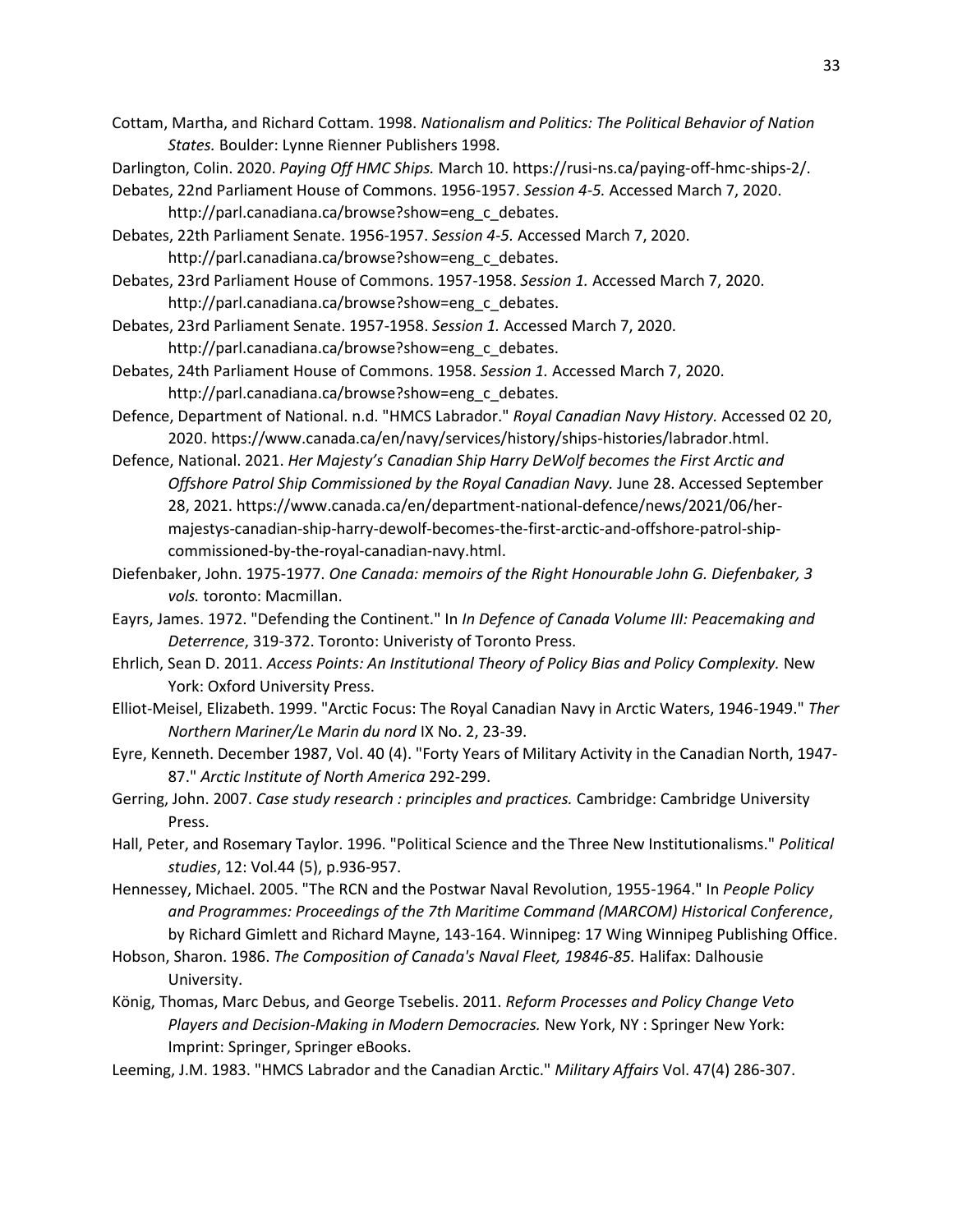- Levy, Harold. 2000. "Harry DeWolf was war hero, naval legend ; Vice-admiral called 'brilliant' for rescues and victories at sea." *Toronto Star* B05.
- Lim, Timohty. 2016. "Chapter 3." In *Doing Comparative Politics: An Introduction to Approaches and Issues*, 61-80. Boulder: London: Lynne Rienner Publishers.
- Lund, Wilfred. 1999. *THE RISE AND FALL OF THE ROYAL CANADIAN NAVY, 1945-1964: A CRITICAL STUDY OF THE SENIOR LEADERSHIP, POLICY AND MANPOWER MANAGEMENT.* Victoria: University of Victoria.
- Meghesan, Karin, and Teodora Dobre. 2016. *POLITICAL PSYCHOLOGY – NEW CHALLENGES IN ANALYZING FOREIGN POLICY.* Bucharest: Nicolae Titulescu University Editorial House.
- Melanson, Ryan. 2020. *HMCS Harry DeWolf trials new capabilities at sea.* December 7. Accessed 06 30, 2021. http://www.navy-marine.forces.gc.ca/en/news-operations/news-view.page?doc=hmcsharry-dewolf-trials-new-capabilities-at-sea/ki7lh91u.
- Milner, Marc. 2012. In *Canada's Navy: The First Century*, 199-220. Buffalo: University of Toronto Press.
- Milner, Marc. 2010. "Chapter 11: The Halcyon Days, 1950-1958." In *Canada's Navy, The First Century*, 199-220. Toronto: University of Toronto Press.
- Mols, Frank, and Paul't Hart. 2018. "Political Psychology." In *Theory and Methods in Political Science*, by Lowndes, Marsh and Stoker, 142-149. London: Macmillan.
- Morenus, Richard. 1957. *DEW Line: Distant Early Warning, the Miracle of America's First Line of Defense.* New York: Rand McNally.
- Morin, Caitlin. 2007. "An Index to the Naval Board Minutes." Ottawa: Archeion: Archives Association of Ontario, July.
- Morin, Jean-Frédéric, and Jonathan Paquin. 2018. *Foreign Policy Analysis: A Toolbox.* Cham: Springer International Publishing AG.
- Naval-Board. 1956. "Minutes of the 501st Meeting of the Naval Board." *NS S 1279-65-1.*
- —. 1956. "Minutes of the 503rd Meeting of the Naval Board." *NS S 1279-65-1.*
- —. 1956. "Minutes of the 512th Meeting of the Naval Board." *NS S 1279-65-1.*
- —. 1957. "Minutes of the 540th Meeting of the Naval Board." *NS S 1279-65-1.*
- Naval-Staff. 22/56 1956. "22/56 Meeting of the Naval Staff."
- —. 1956. "29/56 Meeting of the Naval Staff."
- News, Cision. 2020. "Halifax Shipyard Delivers HMCS Harry DeWolf, Lead Vessel in Canada's New Arctic and Offshore Patrol Vessel Class." *Cision.* July 31. Accessed September 30, 2021. https://www.newswire.ca/news-releases/halifax-shipyard-delivers-hmcs-harry-dewolf-leadvessel-in-canada-s-new-arctic-and-offshore-patrol-vessel-class-832641108.html.
- News, Navy. 2021. *RCN commissions HMCS Harry DeWolf.* June 28. Accessed September 30, 2021. http://www.navy-marine.forces.gc.ca/en/news-operations/news-view.page?doc=rcncommissions-hmcs-harry-dewolf/koej1ps9.
- Oren, Ido. 2015. "Political Science as History: A reflexive approach." In *Interpretation and method : empirical research methods and the interpretive turn*, by Dvora Yanow and Schwartz-Shea Peregrine, Chapter 17. London, England ; New York, New York: Routledge.
- Pickersgill, J. W. 2000. *Louis St. Laurent.* Markham: Fitzhenry and Whiteside Limited.
- Pickersgill, J. W. 1975. "Part Six: the Declining Years." In *My Years with Louis St. Laurent: A Politcal Memoir*, 253-328. Toronto: University of Toronto Press.
- Pierson, Paul. 2000. "Not Just What, but When: Timing and Sequence in Political Processes." *Studies in American political development*, April: Vol.14 (1), p72-92.